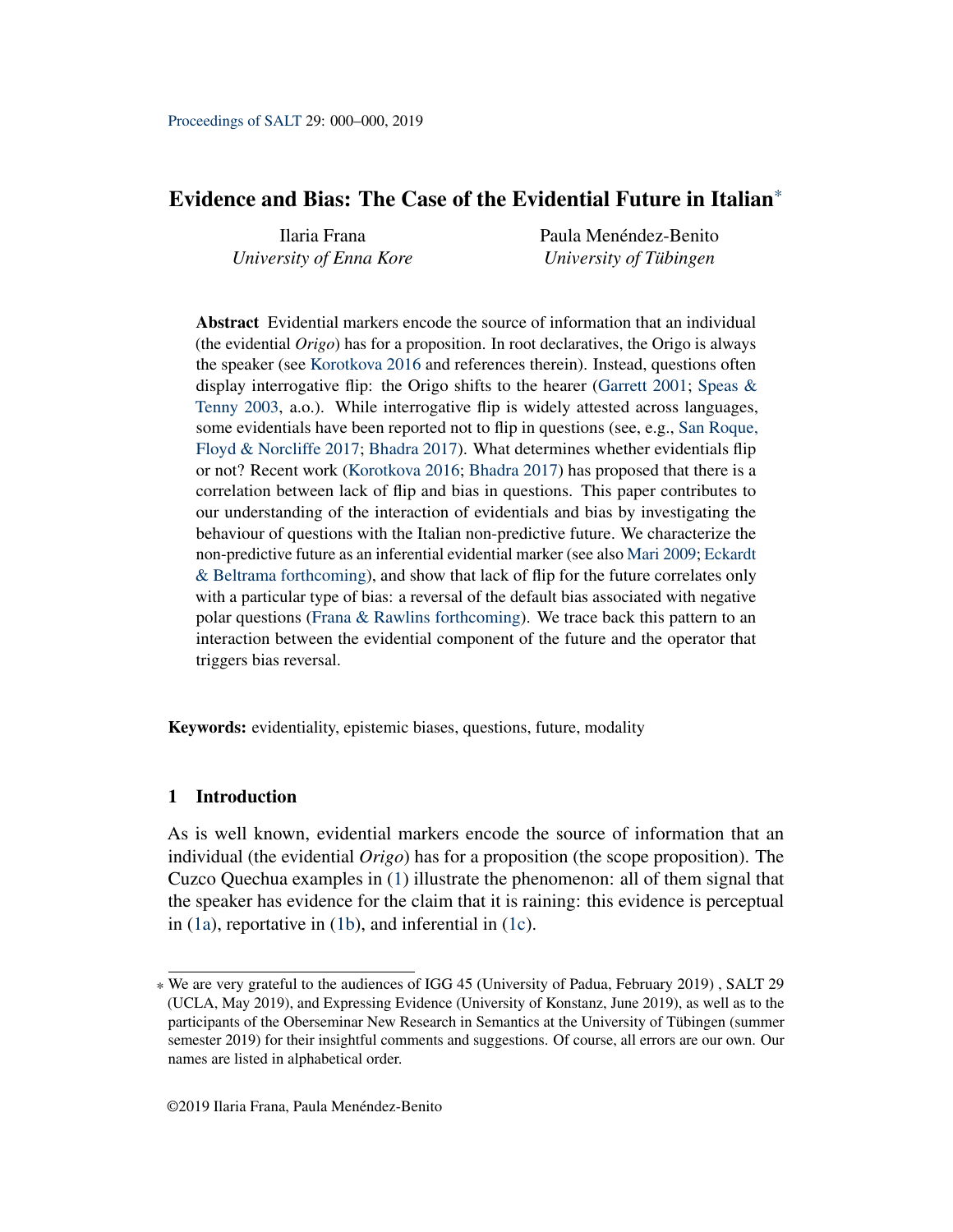Ilaria Frana, Paula Menéndez-Benito

<span id="page-1-1"></span><span id="page-1-0"></span>

| (1) | a. Para-sha-n=mi<br>rain-PROG-3=DIR    |                               |
|-----|----------------------------------------|-------------------------------|
|     | 'It is raining, I see'                 |                               |
|     | b. Para-sha-n=si<br>$rain$ -PROG-3=REP |                               |
|     | 'It is raining, I hear'                |                               |
|     | c. Para-sha-n=chá<br>rain-PROG-3=CONJ  |                               |
|     | 'It is raining, I gather'              | (adapted from Faller 2002: 3) |

<span id="page-1-2"></span>In root declaratives, the Origo is always the speaker (see, e.g., [Korotkova](#page-19-0) [2016\)](#page-19-0). Instead, in questions, the Origo often shifts to the hearer, a phenomenon that has been dubbed *interrogative flip* [\(Garrett](#page-18-0) [2001;](#page-18-0) [Speas & Tenny](#page-20-0) [2003,](#page-20-0) a.o.). Questions that display interrogative flip signal the source of evidence for the expected answer. Consider the Cheyenne examples in [\(2\)](#page-1-3). The assertion in [\(2a\)](#page-1-3) conveys that *the speaker* has reportative evidence for the scope proposition. The question in [\(2b\)](#page-1-4) requests the *hearer* to provide an answer on the basis of reportative evidence.

<span id="page-1-4"></span><span id="page-1-3"></span>

| (2) | a. É-némene-seste Sandy.<br>3-sing-RPT.3SG Sandy |                   |  |
|-----|--------------------------------------------------|-------------------|--|
|     | 'Sandy sang, I hear.'                            | (Murray 2010: 46) |  |
|     | b. Mo=é-némene-seste Floyd?                      |                   |  |
|     | $y/n = 3-sing-RPT.3SG Floyd$                     |                   |  |
|     | 'Given what you heard, did Floyd sing?'          | (Murray 2010: 72) |  |

While interrogative flip is a very widely attested interpretation for evidential questions (see [Bhadra](#page-18-1) [2017](#page-18-1) for references) some evidentials have been reported not to flip in questions (e.g., [San Roque et al.](#page-19-1) [2017;](#page-19-1) [Bhadra](#page-18-1) [2017\)](#page-18-1). The Bangla question in [\(3\)](#page-1-5), where the reportative *naki* is anchored to the speaker, is a case in point.

<span id="page-1-5"></span>(3) Mina naki amerika chol-e ja-cche? Mina NAKI America go-IMPV go-3P.PRES.PROG '(Given what I hear), Mina is going away to America (is it true)?'

[\(Bhadra](#page-18-1) [2017:](#page-18-1) 5)

What determines whether evidentials shift in questions or not? [Bhadra](#page-18-1) [\(2017\)](#page-18-1) and [Korotkova](#page-19-0) [\(2016\)](#page-19-0) make a link between lack of flip in evidential interrogatives and bias. Korotkova contends that while neutral questions must obligatorily flip, biased questions allow for lack of flip.<sup>[1](#page-0-0)</sup> Bhadra puts forward a stronger hypothesis:

<sup>1</sup> [Korotkova](#page-19-0) [\(2016\)](#page-19-0) extends this claim to quiz questions, which we will not discuss here.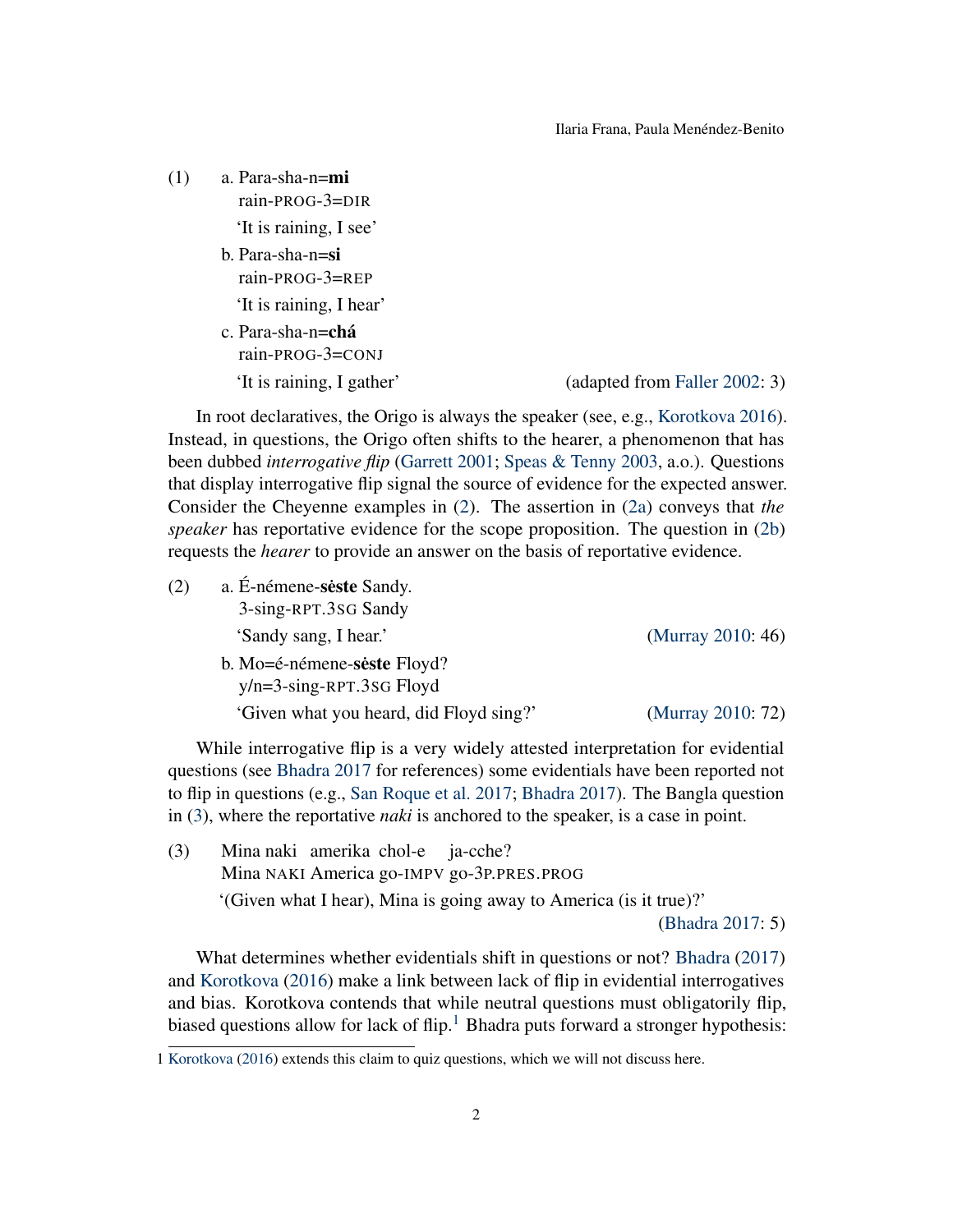that bias in questions and interrogative flip are in complementary distribution. This paper contributes to our understanding of (lack of) flip for evidentials by investigating the behaviour of questions with the Italian non-predictive future, which we analyze as an evidential marker. We will see that, in Italian, lack of flip correlates only with a particular type of bias — a reversal of the default bias normally associated with negative polar questions (as in [Frana & Rawlins](#page-18-3) [forthcoming\)](#page-18-3).

The discussion will proceed as follows: section [2](#page-2-0) argues that the Italian nonpredictive future is an evidential. Section [3](#page-8-0) shows that while positive polar questions (PPQs) and *wh-*questions with the evidential future exhibit interrogative flip, there is a subset of negative polar questions (NPQs) that do not flip. Section [4](#page-10-0) discusses the role that bias plays in this pattern: we show that the questions that do not flip exhibit bias reversal, and suggest that this correlation arises through an interaction between the evidential component of the future and the operator that reverses the default bias for NPQs. Section [5](#page-17-0) briefly concludes.

# <span id="page-2-0"></span>2 Setting the Stage: The Basic Profile of the Evidential Future

Future morphology in Italian can convey not only predictions about the future (as in [\(4\)](#page-2-1)), but also hypotheses about the present or the past (see, e.g., [Bertinetto](#page-17-1) [1979;](#page-17-1) [Mari](#page-19-2) [2009;](#page-19-2) [Giannakidou & Mari](#page-18-5) [2013,](#page-18-5) [2018\)](#page-18-6): the speaker of [\(5\)](#page-2-2) conjectures that Rosa is (/was) at the beach at the time of utterance (/yesterday).

- <span id="page-2-1"></span>(4) Rosa sarà Rosa be.FUT.3sg at-the sea tomorrow al mare domani. 'Rosa will be at the beach tomorrow.'
- <span id="page-2-2"></span>(5) Rosa sarà Rosa be.FUT.3sg (/be.FUT.3sg gone) (/sarà andata) al at-the sea today (/yesterday) mare oggi (/ieri). 'Rosa is (/was) at the beach today (/yesterday), I suppose.'

Below, we argue that, on the use illustrated by [\(5\)](#page-2-2), the future is an inferential evidential marker<sup>[2](#page-0-0)</sup> (see also [Eckardt & Beltrama](#page-18-2) [forthcoming;](#page-18-2) [Mari](#page-19-4) [2010\)](#page-19-4).<sup>[3](#page-0-0)</sup>

<sup>2</sup> The use of temporal morphology to convey evidentiality is common cross-linguistically (see, e.g., the evidential perfect in Bulgarian, Georgian or Turkish, [\(Izvorski](#page-18-7) [1996;](#page-18-7) [Smirnova](#page-19-5) [2012;](#page-19-5) [Koev](#page-19-6) [2017\)](#page-19-6)).

<sup>3</sup> [Giannakidou & Mari](#page-18-6) [\(2018\)](#page-18-6) and [Farkas & Ippolito](#page-18-8) have recently put forward alternative analyses of the Italian future. [Giannakidou & Mari](#page-18-6) treat the future as a universal modal akin to *must* (see also [Giannakidou & Mari](#page-18-5) [2013\)](#page-18-5). [Farkas & Ippolito](#page-18-8) convincingly argue that this type of account is not tenable, as the non-predictive future patterns differently from universal modals (see also section [2.1](#page-3-0) below). On [Farkas & Ippolito'](#page-18-8)s account, the (non-predictive) future is a non-epistemic modal with a subjective likelihood component. As [Farkas & Ippolito'](#page-18-8)s work was developed in parallel to ours, time constraints prevent us from engaging with their proposal in this paper.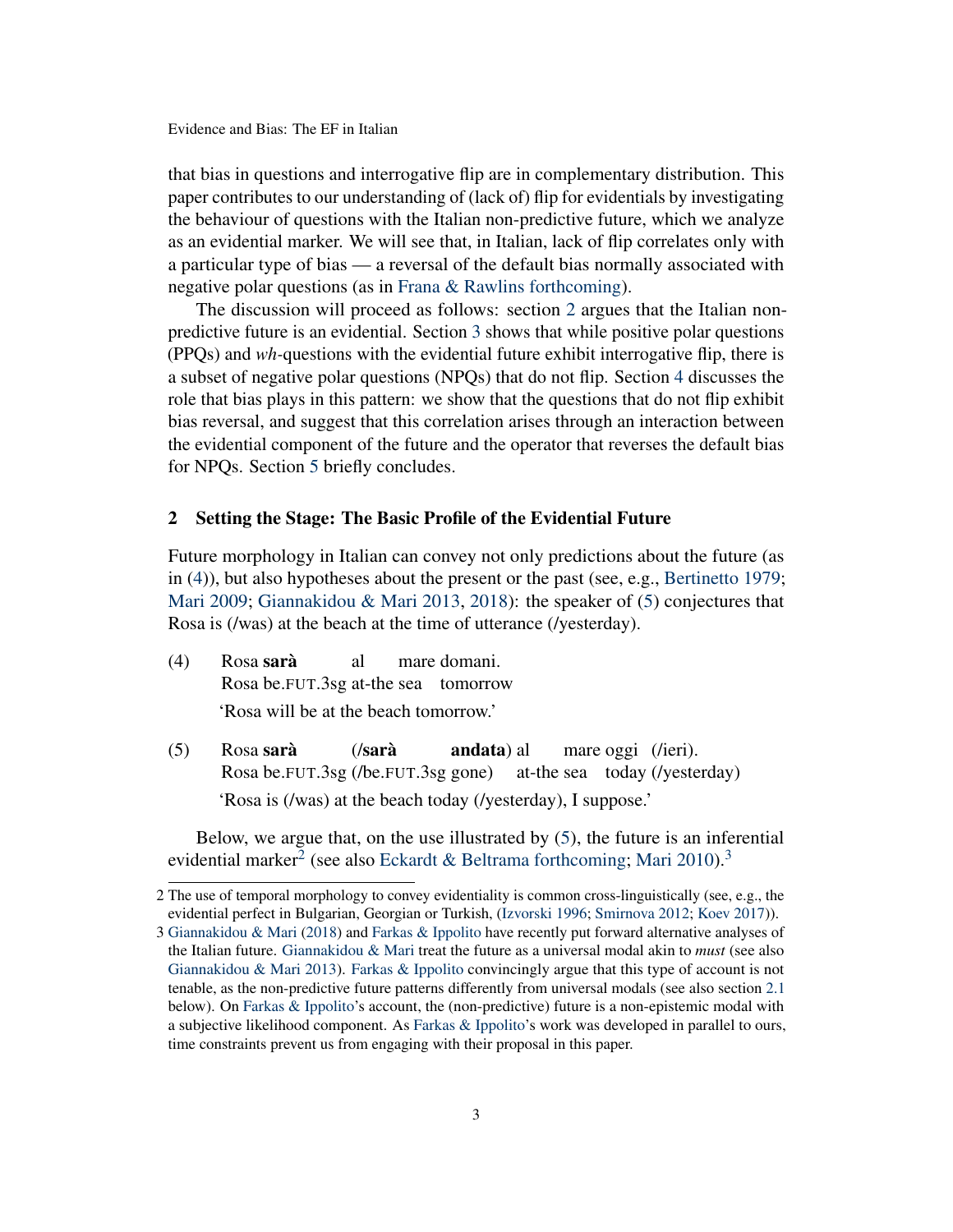### <span id="page-3-0"></span>2.1 The future as an evidential marker

On its non-predictive use, the Italian future can be characterized as an inferential evidential marker (we will henceforth refer to this use as 'evidential future', abbreviated as 'EF'.) First of all [\(2.1.1\)](#page-3-1), the EF specifies the source of information for the claim made: it signals that the scope proposition has been inferred from indirect evidence (or it is a mere conjecture based on no evidence at all). Second, the EF has two traits that are shared by evidentials across languages: obligatory speaker-orientation in root assertions [\(2.1.2\)](#page-5-0) and impossibility of challenging the evidential claim [\(2.1.3\)](#page-6-0).<sup>[4](#page-0-0)</sup>

#### <span id="page-3-1"></span>2.1.1 The EF as an inferential evidential

The EF patterns with inferential evidentials — it is infelicitous when the Origo (the speaker in root assertions, see [2.1.2\)](#page-5-0) has direct evidence for the scope proposition (witness [\(6\)](#page-3-2)), but felicitous when she has inferred the scope proposition from indirect evidence, as in [\(7\)](#page-3-3) and [\(8\)](#page-3-4) (all the examples are adapted from [Matthewson](#page-19-7) [2015\)](#page-19-7).<sup>[5](#page-0-0)</sup>

<span id="page-3-2"></span>(6) Context: Speaker smells something good.

# Qualcosa profumerà. Something perfume.FUT.3sg 'Something smells good, I suppose.'

- <span id="page-3-3"></span>(7) Context: Speaker smells a smell like burning meat. Si sarà CL be.FUT.3sg burnt bruciata la carne. the meat 'The meat has burnt, I suppose.'
- <span id="page-3-4"></span>(8) Context: Speaker cooked some chicken in the morning and left it on the kitchen counter. When she gets back in the evening all the chicken is gone. She knows that the dog was alone in the apartment.

Il The dog have.FUT.3sg stolen the chicken cane avrà rubato il pollo. 'The dog stole the chicken, I suppose.'

<sup>4</sup> We will not discuss the predictive use of the future but we would like to note in passing that the predictive use patterns differently from the evidential one with respect to the properties that we discuss here (cf. [Giannakidou & Mari](#page-18-5) [2013,](#page-18-5) [2018](#page-18-6) for a unified analysis of both uses.)

<sup>5</sup> The fact that the EF is infelicitous in direct evidence contexts was also noted by [Mari](#page-19-4) [2010](#page-19-4) and [Giannakidou & Mari](#page-18-5) [2013.](#page-18-5) These works analyse the EF as an epistemic modal with an evidential requirement, akin to English *must* [\(von Fintel & Gillies](#page-18-9) [2010\)](#page-18-9), a view that we will not endorse here.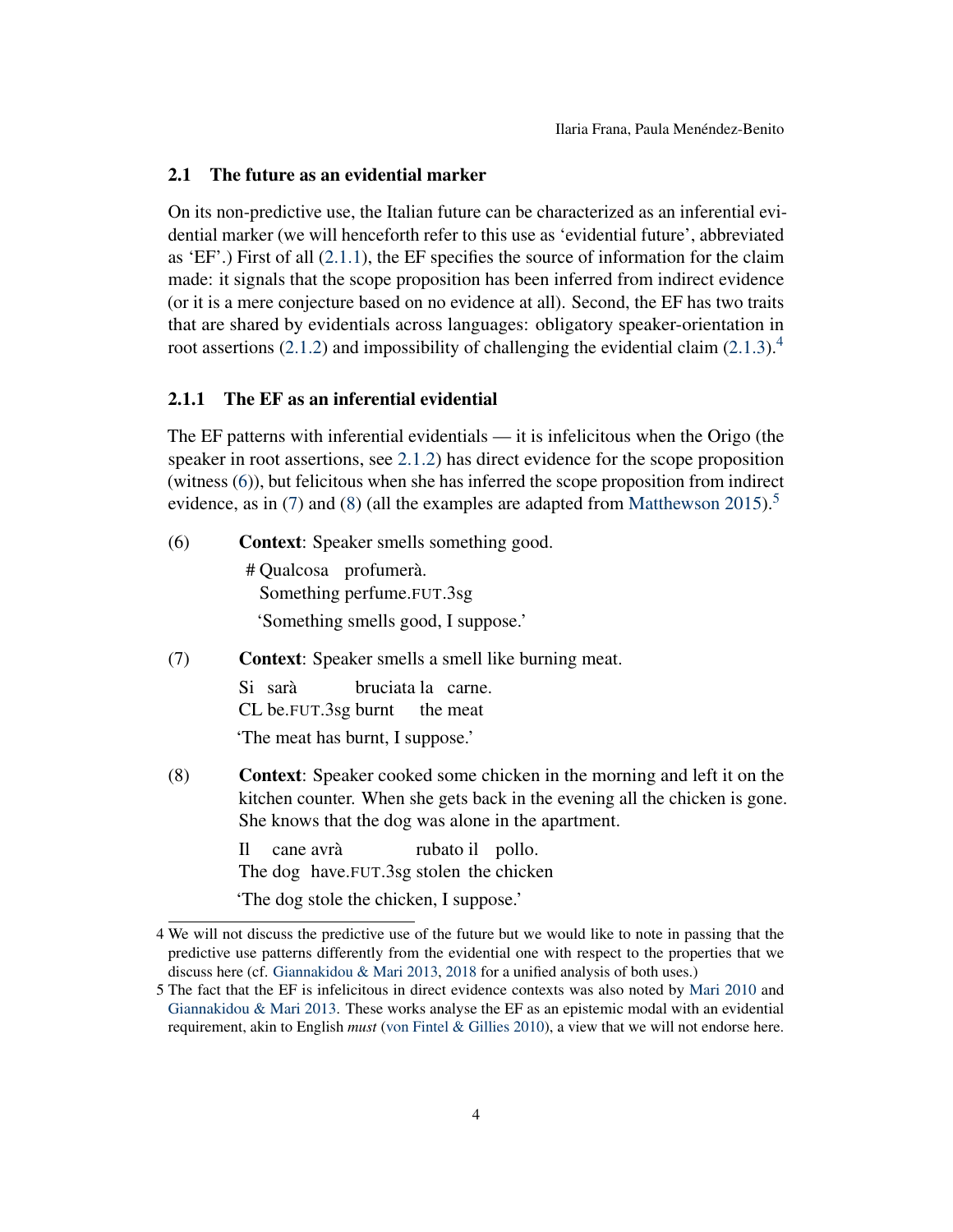The inferences conveyed by assertions with the EF vary in their strength: they range from grounded inferences (which can be reinforced by adverbials as in [\(9\)](#page-4-0), see [Bertinetto](#page-17-1) [1979\)](#page-17-1) to mere guesses (as in [\(10\)](#page-4-1)). A similar pattern has been reported for other inferential evidentials (see, e.g., [Murray](#page-19-8) [2017](#page-19-8) on Cheyenne and [Rullmann,](#page-19-9) [Matthewson & Davis](#page-19-9) [2008](#page-19-9) on Lilloet Salish.<sup>[6](#page-0-0)</sup>)

<span id="page-4-0"></span>(9) Context: You know that at this time of the day Rosa can only be either at home or at work. You call her home and she is not there. You say: Allora sarà Then be.FUT.3sg {for sure, without doubt} at work {di sicuro, senza dubbio} a lavoro. 'Then she must be {surely, undoubtedly} at work.'

<span id="page-4-1"></span>(10) **Context:** it's a sunny day  $\ldots$ 

A: Where is Rosa?

B: Non so. Not know.PRES.1sg. be.FUT.3sg in beach Sarà in spiaggia . . .

'I don't know. She might be at the beach . . . .'

The limiting cases are contexts where the EF presents a conjecture for which the speaker lacks evidence. [\(11\)](#page-4-2), adapted from [Bhadra](#page-18-10) [2016,](#page-18-10) illustrates this use (which [Bhadra](#page-18-10) [\(2016\)](#page-18-10) notes is cross-linguistically common for inferential evidentials).<sup>[7](#page-0-0)</sup>

<span id="page-4-2"></span>(11) Evidence-Neutral Context (The soldier): Elena's husband is a soldier away at war. His whereabouts are completely unknown at the moment. Carmela is trying to comfort Elena:

> Non ti preoccupare, sarà Not you worry, be.FUT.3sg sane and safe sano e salvo.

'Do not worry, I am sure he is safe and sound.'

 $(i)$  # Starà be.FUT.3sg raining, but not be.FUT.3sg raining piovendo, ma non starà piovendo. 'I assume it's raining, but I assume it is not raining.'

In this, the EF contrasts with the Lilloet Salish inferential evidential *k'a* [\(Rullmann et al.](#page-19-9) [2008\)](#page-19-9). 7 Notice the contrast with epistemic modals like *must* and *might*. In [\(11\)](#page-4-2), a *must* statement would be blatantly false (and thus inappropriate); a *might* statement would presumably be true, but pragmatically very different from [\(11\)](#page-4-2) in that it would lack comforting effect.

<sup>6</sup> But note that the translations with *must* and *might* used in [\(9\)](#page-4-0) and [\(10\)](#page-4-1) are only approximate. Despite the availability of a seemingly *might*-like interpretation (as in [\(10\)](#page-4-1)), the EF doesn't allow for conjunctions of incompatible propositions: (i) is ruled out.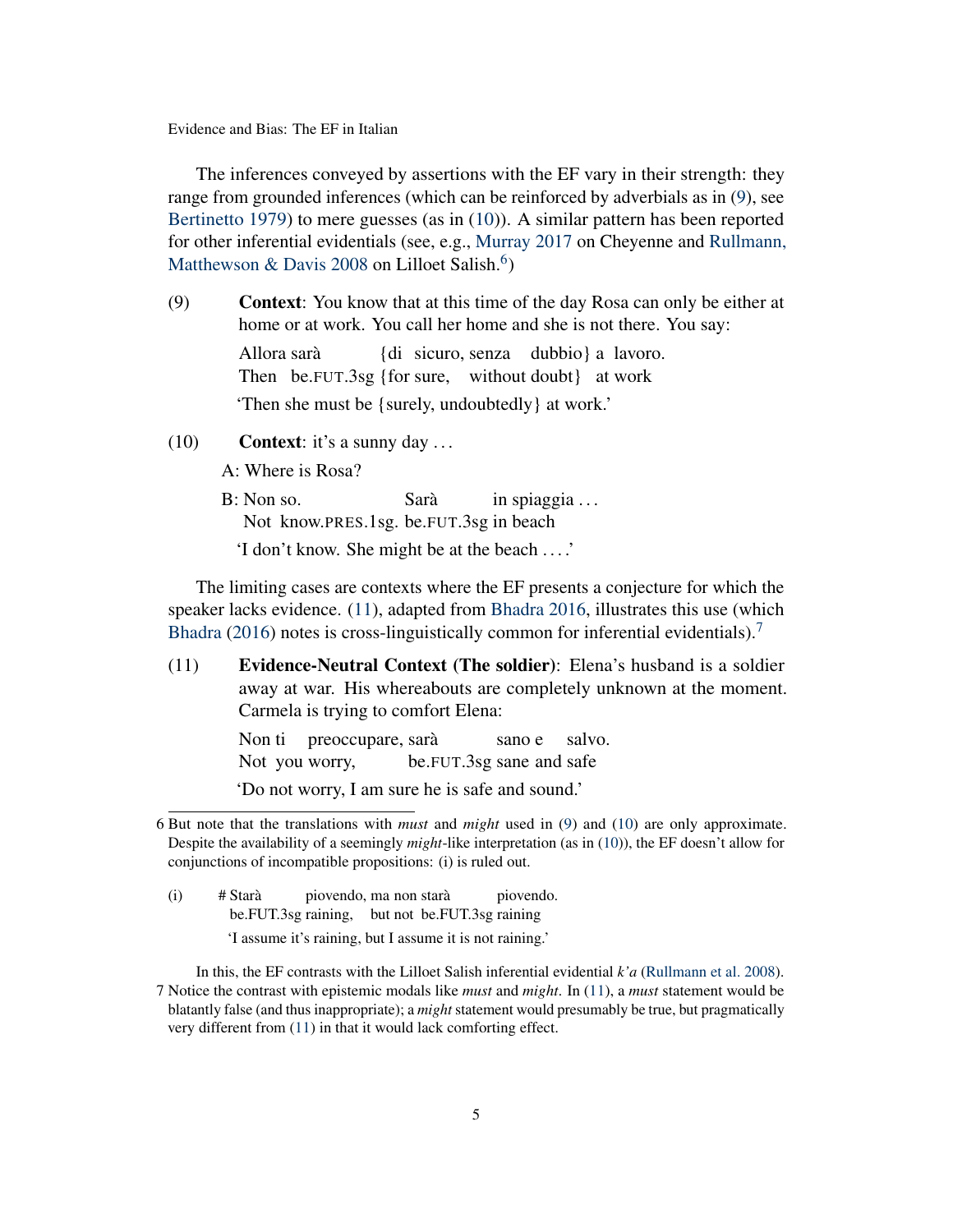Given the data in this section, we can informally state the evidential contribution of the EF as in  $(12).8$  $(12).8$  $(12).8$ 

<span id="page-5-1"></span>(12) Origo has at most indirect evidence for the scope proposition.

### <span id="page-5-0"></span>2.1.2 Speaker-orientation

One of the hallmarks of evidentials across languages is that they are anchored to the speaker in (root) declaratives (see [Korotkova](#page-19-0) [2016,](#page-19-0) a.o.). The EF follows this pattern. This can be illustrated by using the scenario in [\(13\)](#page-5-2), originally designed to show that epistemic modals allow for non-autocentric readings (for discussion, see [von Fintel & Gillies](#page-18-11) [2011;](#page-18-11) [Yanovich](#page-20-1) [forthcoming](#page-20-1) and references therein.) Bill can utter the *might* statement in [\(13\)](#page-5-2) but (should he be speaking Italian), he would not be able to utter [\(14\)](#page-5-3), with the  $EF^9$  $EF^9$ .

<span id="page-5-2"></span>(13) Context: Ann is planning a surprise party for Bill, but Chris told Bill all about it. Now Bill and Chris are watching Ann set up the party without being discovered. Currently Ann is walking past Chris's apartment carrying a large supply of party hats. She sees a bus on which Bill frequently rides home, so she jumps into some nearby bushes to avoid being spotted. Bill and Chris are both watching from Chris's window and Chris asks Bill why Ann is hiding in the bushes. Bill says:

I might be on that bus. [\(Egan, Hawthorne & Weatherson](#page-18-12) [2005:](#page-18-12) 16)

<span id="page-5-3"></span> $(14)$  # Sarò be.FUT.1sg on that bus su quel bus. 'I am on that bus, I suppose.' (Unavailable: 'I am on that bus, she supposes.')

(ii) Secondo According-to Pepa, Gianni be.fut.3sg at home Pepa, Gianni sarà a casa.

'According to Pepa, Gianni is presumably at home.'

We hypothesize that (ii) might be amenable to the same analysis as examples where the EF is embedded under attitudes. In those cases, the EF is always anchored to the attitude holder (one of the possible patterns displayed by evidentials (see [Korotkova](#page-19-0) [2016](#page-19-0) and references therein.))

<sup>8</sup> This formulation assumes a hierarchy of types of evidence where indirect evidence < direct evidence. On this view, the ban on direct evidence might be derived as a pragmatic inference (see [Faller](#page-18-13) [2012](#page-18-13) for a proposal along these lines.)

<sup>9</sup> The EF can however combine with *according to*-phrases that specify that the relevant evidence is that of a third person (see [Mari](#page-19-4) [2010\)](#page-19-4):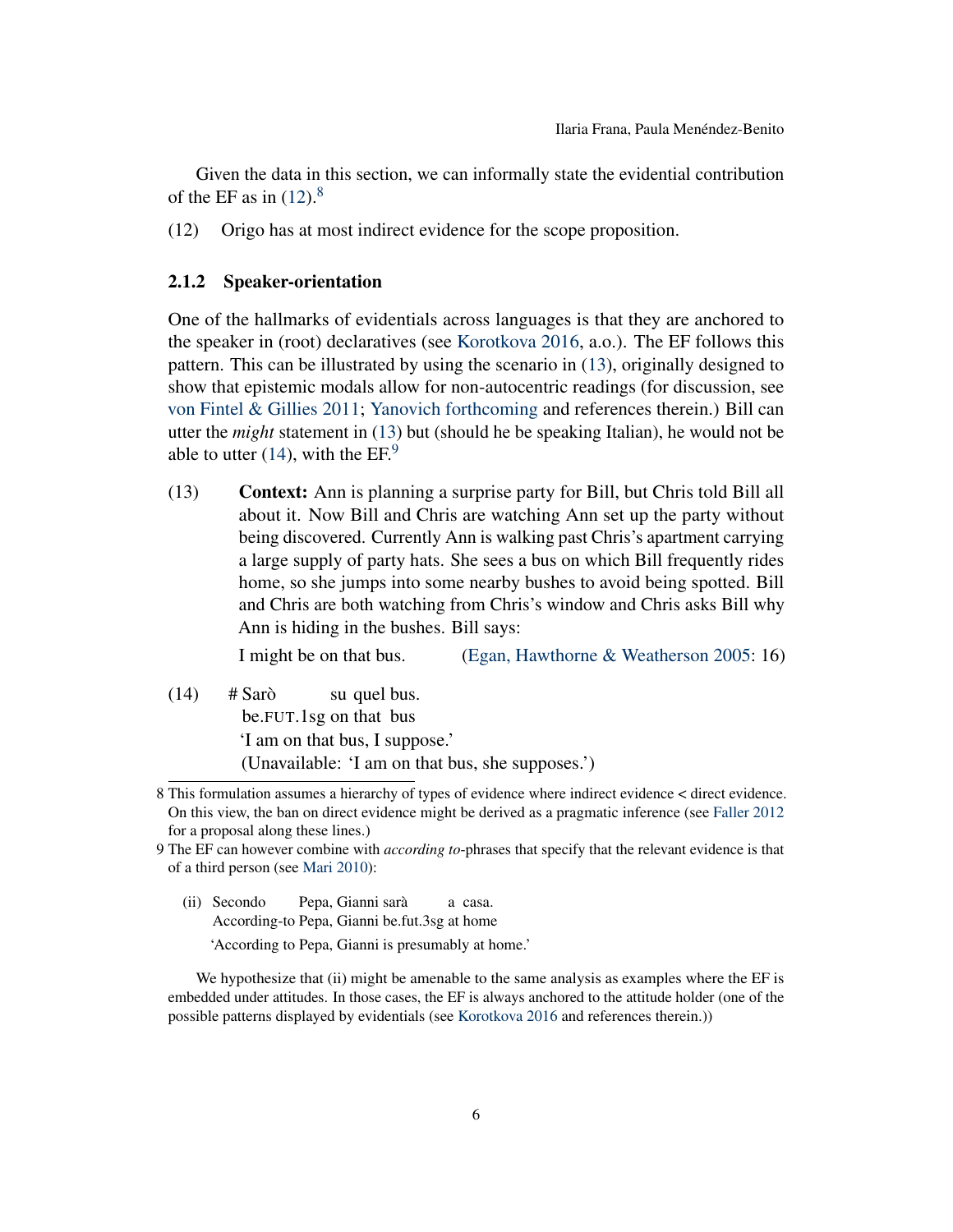### <span id="page-6-0"></span>2.1.3 Non-Challengeability of Evidential Requirement

Another cross-linguistically stable property of evidentials is that, while the scope proposition is directly challengeable, the evidential claim is not (see, [Murray](#page-19-8) [2017](#page-19-8) and references therein). The EF patterns once again with evidentials: in [\(15\)](#page-6-1), *that's not true* can be used to challenge the scope proposition (that Luca is ill), but not to challenge the evidential claim (that the speaker has at most inferential evidence for *p*). An attempt to use *that's not true* to contest the evidential claim (by stating that B has direct evidence for the proposition that Luca is ill) results in infelicity.

<span id="page-6-1"></span>(15) A: Why is Luca absent today?

- B: Sarà FUT.3sg ill malato. 'He is ill, I suppose.'.
- C: That's not true. He is perfectly well.
- D: # That's not true. You saw that he was ill.

# <span id="page-6-2"></span>2.2 What is at issue? Our take on the EF

While analyses of evidentials differ with respect to the status of the scope proposition,  $10$  many of them share the view that the evidential claim is not-at-issue content [\(Izvorski](#page-18-7) [1996;](#page-18-7) [Faller](#page-18-4) [2002;](#page-18-4) [Murray](#page-19-3) [2010,](#page-19-3) [2017,](#page-19-8) among many others). One of the core arguments for this view is the fact that the evidential claim cannot be directly challenged [\(2.1.3\)](#page-6-0), a standard test for not-at-issueness (see Diagnostic 1 in [Tonhauser](#page-20-2) [2012\)](#page-20-2). However, [Korotkova](#page-19-0) [\(2016\)](#page-19-0) questions this argument, and contends that the non-challengeability of the evidential claim is a by-product of subjectivity: as we have seen (section [2.1.2\)](#page-5-0), evidentials (in root assertions) are always interpreted with respect to the speaker's evidence. Korotkova argues that this evidence is privileged information, not accessible to other speakers, and therefore not challengeable.<sup>[11](#page-0-0)</sup>

While we cannot fully engage in the at-issue / not-at-issue debate, we will take the evidential claim of the EF to be not-at-issue, and advance a further argument for not-at-issueness. This argument hinges on the answerhood conditions for questions with the EF. In  $(16)$ , B's negative answer to A's question cannot target the evidential

<sup>10</sup> Some choice points are: is the scope proposition a modalized proposition or not?; is the scope proposition asserted or put forward as some weaker speech act ('presentation', see [Faller](#page-18-4) [2002\)](#page-18-4)? We will not be able to make justice to these debates here.

<sup>11</sup> This argument goes back to [Papafragou](#page-19-10) [\(2006\)](#page-19-10). (Non)-challengeability (which Papagragou calls the *assent/dissent* test) has been used to argue that subjective modals [\(Lyons](#page-19-11) [1977\)](#page-19-11) are not truthconditional. According to Papafragou, subjective modals cannot be challenged /agreed with simply because the type of modality they express "is externally inscrutable" [\(Papafragou](#page-19-10) [2006:](#page-19-10) 1698).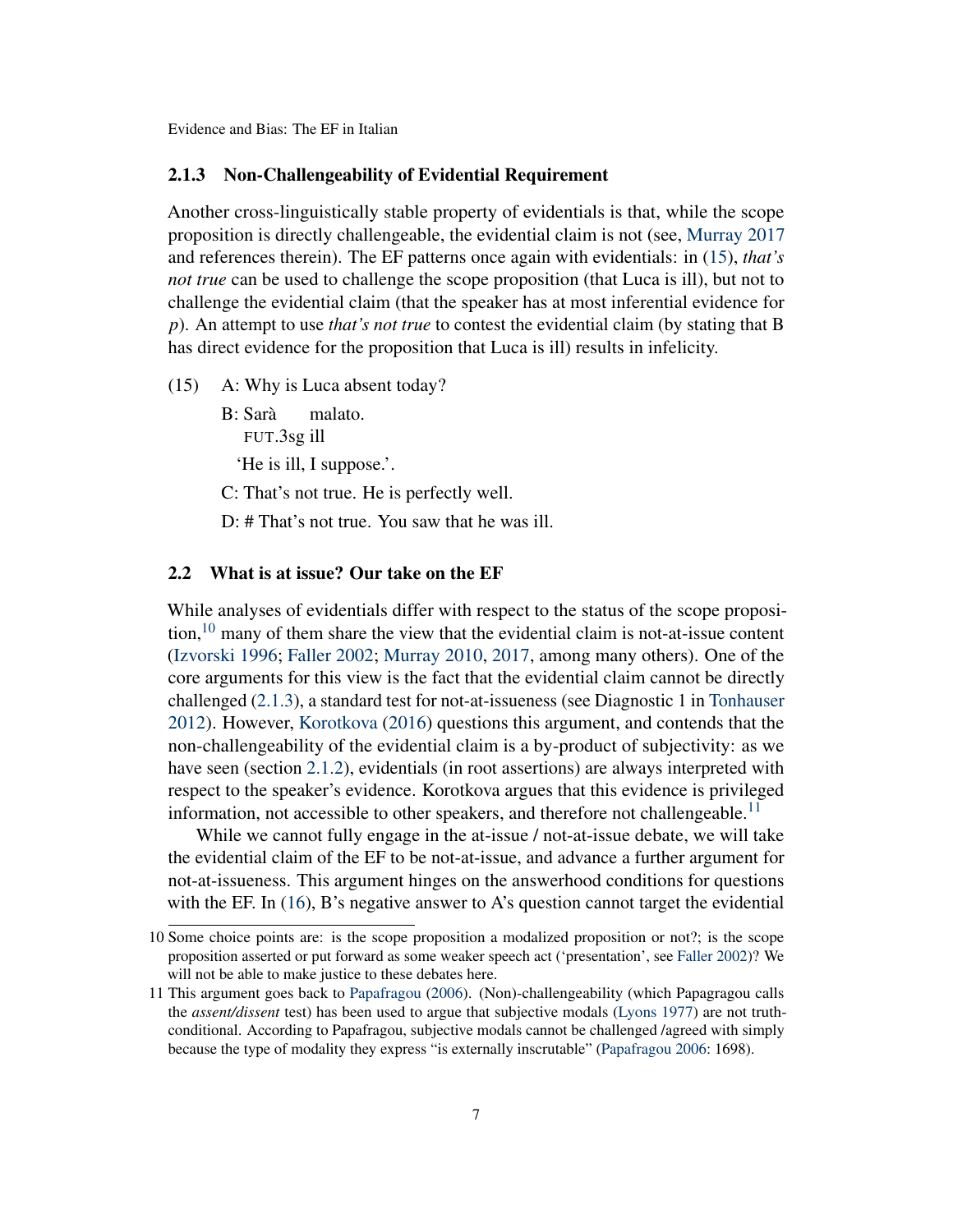component:<sup>[12](#page-0-0)</sup> B rejects the proposition that Gianni went to the gym, not that she has (at most) indirect evidence for whether Gianni went to the gym. This argument does not run into the same issues as the non-challengeability test: A's question displays flip: it requests B to give an answer based on B's own evidence (see section [3\)](#page-8-0). Since B should be able to access her own evidence, the impossibility of targeting the evidential component with a negative answer cannot be due to subjectivity.

<span id="page-7-0"></span>(16) A: Gianni sarà Gianni be.FUT.3sg gone in gym andato in palestra? 'Did Gianni go to the gym, what's your guess?' B: No (he didn't go) / No (# I *saw* that he went to the gym).

What kind of not-at-issue content does the evidential requirement of the EF contribute? Presuppositional analyses have been challenged on the grounds that the evidential requirement does not impose a pre-condition on the input context (see, e.g., [Tonhauser](#page-20-3) [2013;](#page-20-3) [Koev](#page-19-6) [2017\)](#page-19-6). However, [Murray](#page-19-8) [\(2017\)](#page-19-8) notes that while the evidential requirement in Cheyenne is not presuppositional in assertions, it is in questions. The EF displays the same pattern. B's assertion in [\(15\)](#page-6-1) is felicitous even if A (wrongly) assumes that B has direct evidence for the answer, but the question in [\(17\)](#page-7-1) requires a context where it is taken for granted that the addressee has at most indirect evidence for the answer (see section [3](#page-8-0) for further discussion).

<span id="page-7-1"></span>(17) Luca sarà Luca be.FUT.3sg sick malato? 'Is Luca sick, what's your guess?'

Given this, we will take the evidential requirement in questions to be a presupposition (as in [Murray](#page-19-8) [2017\)](#page-19-8) conveying that Origo has at most indirect evidence for the answer. In assertions, the evidential requirement might be another type of not-at-issue content (as Murray claims for Cheyenne), or perhaps a presupposition that is easier to accommodate. As the focus of our paper is on questions, we will not attempt to decide between these two possibilities.

What about the scope proposition? Question-answer pairs strongly suggest that the propositional alternatives in the denotation of questions with the EF are not modal. In [\(16\)](#page-7-0), B's *no* answer (necessarily) denies that Gianni went to the gym. A *yes* answer would commit B to the claim that Gianni did go to the gym. This contrasts with questions with modals like [\(18\)](#page-8-1), where a *yes/no* answer could be used

<sup>12</sup> This argument has been used to argue that the common ground management operators VERUM and FALSUM are not-at-issue (see [Gutzmann & Miró](#page-18-14) [2011;](#page-18-14) [Romero](#page-19-12) [2015;](#page-19-12) [Frana & Rawlins](#page-18-3) [forthcoming\)](#page-18-3).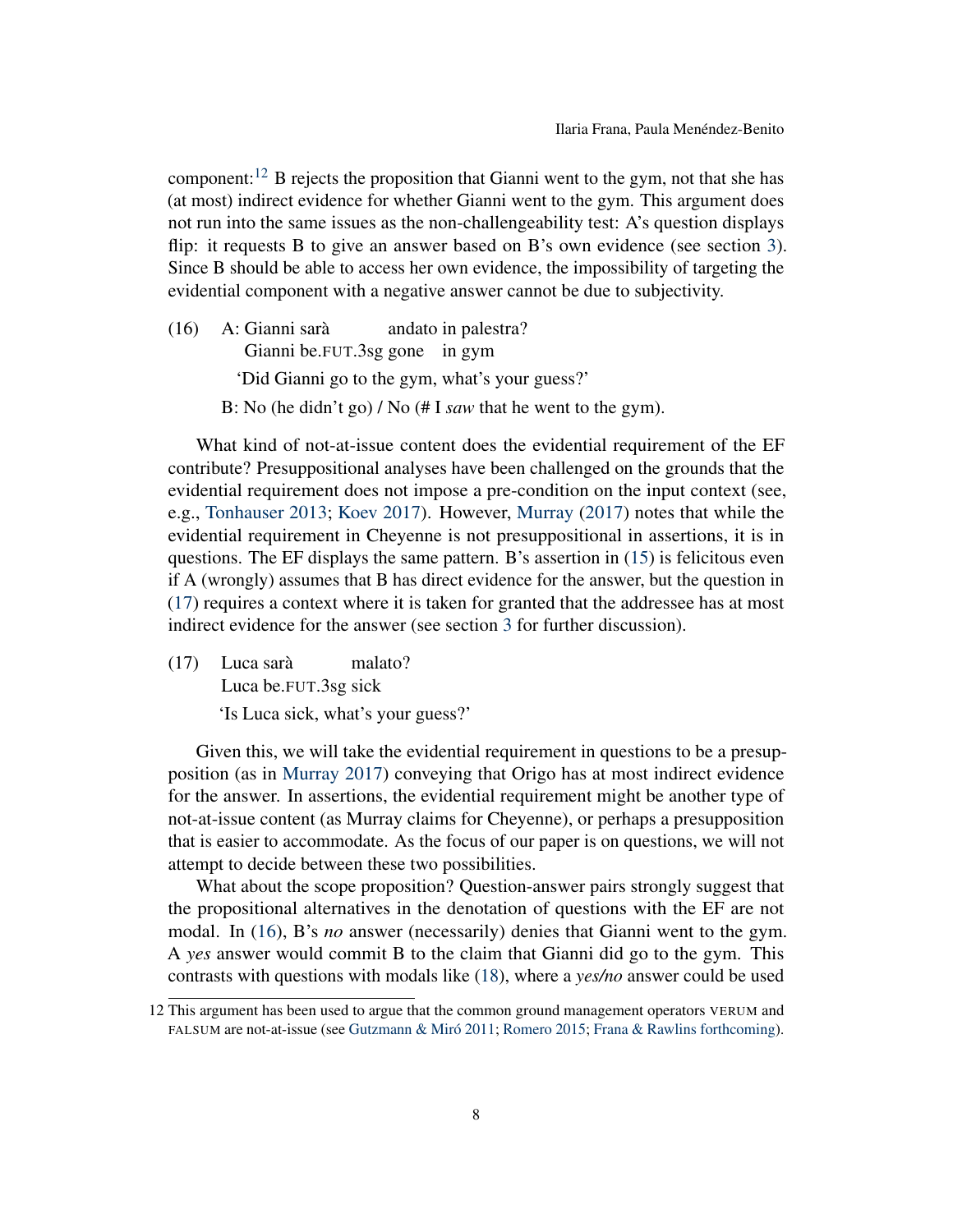to agree/disagree either with the prejacent of the modal or with the modal claim.<sup>[13](#page-0-0)</sup>

<span id="page-8-1"></span>(18) A: Might Gianni be at the gym? B: Yes (he is/he might be).

# <span id="page-8-0"></span>3 The Evidential Future in Questions

This section presents some initial data regarding questions with the EF. We will see that the behaviour of the EF in questions is not uniform. While positive polar questions (PPQs) and *wh-* questions always display interrogative flip, which aligns with a conjectural interpretation (section [3.1\)](#page-8-2), some negative polar questions (NPQs) allow for lack of flip (section [3.2\)](#page-9-0).

# <span id="page-8-2"></span>3.1 Positive Polar Questions and *wh*-questions

PPQs and *wh-* questions with the EF are ruled out when the hearer is assumed to have direct evidence for the answer: the examples in [\(19\)](#page-8-3) are distinctly odd.

<span id="page-8-3"></span>(19) a. # Sarai Be.FUT.2sg married sposato? 'Are you married, what's your guess?' b. # Quanti anni avrai?

How-many years have.FUT.2sg 'How old are you, what's your guess?'

This follows if the evidential requirement in questions is a presupposition (see section [2.2\)](#page-6-2) and if the questions in [\(19\)](#page-8-3) display interrogative flip. If so, the Origo parameter will shift to the hearer, and thus the questions in [\(19\)](#page-8-3) will trigger the presupposition in [\(20\)](#page-8-4). As any context compatible with world knowledge will fail to satisfy this condition, the questions in [\(19\)](#page-8-3) are infelicitous.

<span id="page-8-4"></span>(20) The *hearer* has (at most) indirect evidence for the answer.

In contrast, the questions in [\(21\)](#page-9-1) (that ask the addressee to draw an inference about Gianni's whereabouts) are felicitous, as are the questions in the evidenceneutral scenario in [\(22\)](#page-9-2) (where the addressee can at best provide a guess.) So far, then, questions with the EF are the mirror image of the assertions in section [2.1.1.](#page-3-1)

<sup>13</sup> If the scope proposition is not modal, a speaker that utters a declarative sentence with the EF cannot be *asserting* that proposition. An utterance of *FUT(p)* often conveys a weakened commitment towards *p* . This is compatible with a Faller-style analyis (e.g., [Faller](#page-18-4) [2002\)](#page-18-4) on which declaratives with the EF would put forward the scope proposition by means of a speech act weaker than assertion (see also [Zimmermann](#page-20-4) [2008](#page-20-4) for a proposal along these lines for German *wohl*.)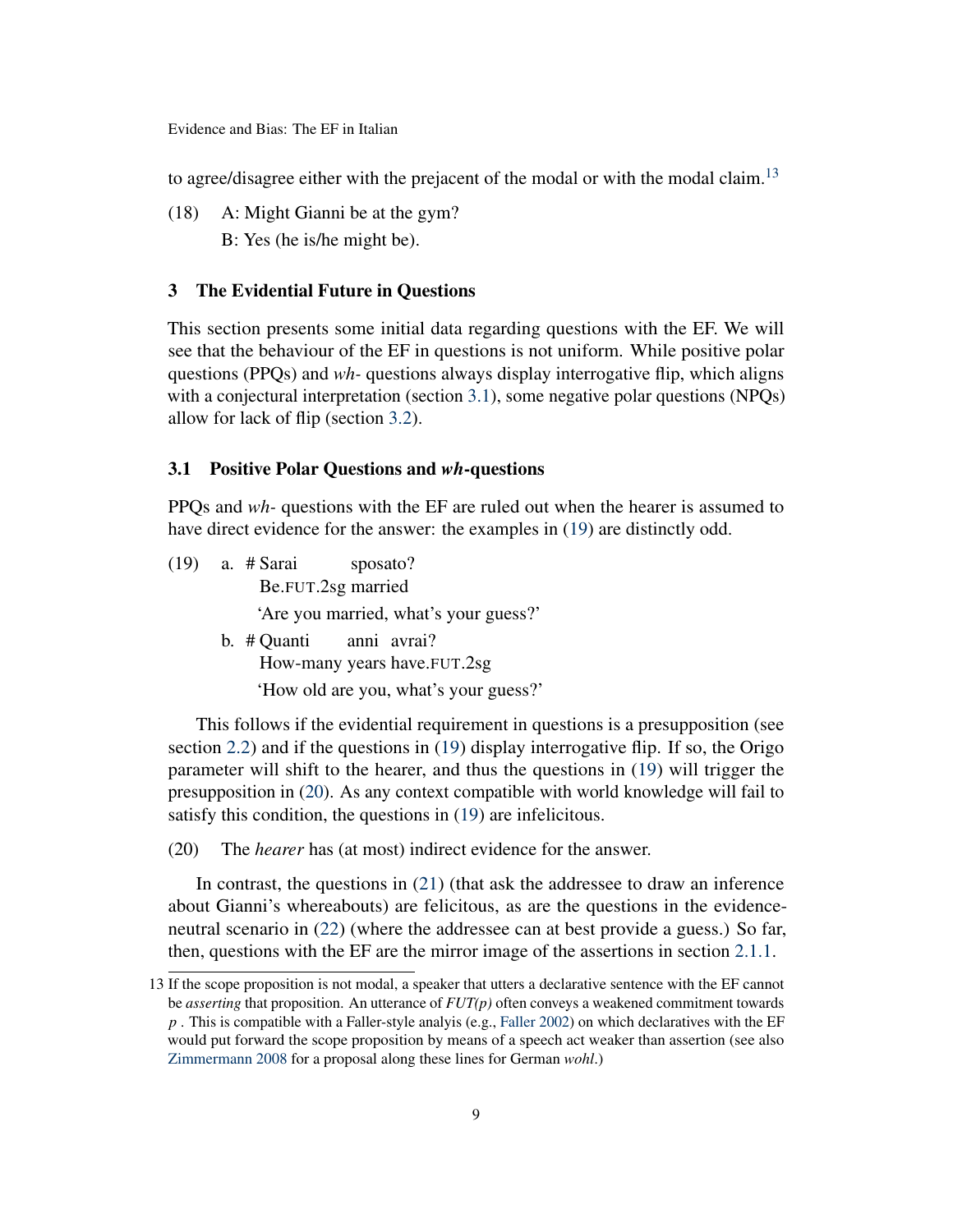- <span id="page-9-1"></span>(21) Context: S knows that H doesn't know where Gianni is at the moment, but she also knows that H is familiar with Gianni's habits. S asks:
	- a. Gianni sarà Gianni be.FUT.3sg. at home at this-hour a casa a quest'ora? 'Is Gianni at home at this time of the day, what's your guess?' b. Dove sarà Where be.FUT.3sg. Gianni at this-hour Gianni a quest'ora?

'Where is Gianni at this time of the day, what's your guess?'

- <span id="page-9-2"></span>(22) Evidence-Neutral Context (The Soldier): S's husband is a soldier away at war. His whereabouts are completely unknown. Seeking comfort, S asks H:
	- a. Sarà be.FUT.3sg sound and safe sano e salvo?

'Is he safe and sound, what's your guess?'

b. Dove sarà? where be.FUT.3sg 'Where is he, what's your guess?'/ 'Where could he be?'

Some remarks about the evidence-neutral scenario [\(22\)](#page-9-2) are in order. As noted above, the best the hearer can do in this type of context is to advance a conjecture. We further note that not answering would be an unmarked conversational move in this case. Thus, this example aligns with what the literature dubs *conjectural questions* (attested for inferential evidentials in a number of languages), which do not require the hearer to answer [\(Littell, Matthewson & Peterson](#page-19-13) [2010;](#page-19-13) [Murray](#page-19-8) [2017,](#page-19-8) a.o.). The standard assumption in the literature is that conjectural questions have a source different from interrogative flip (see discussion in [Eckardt](#page-18-15) [submitted\)](#page-18-15). However, we contend that in the case of the EF, questions like the ones in [\(22\)](#page-9-2) do instantiate flip: they are the flipped version of assertions in evidence-neutral contexts. In what follows, we will use 'conjectural questions' as a cover term to refer to questions for which the hearer is not expected to know the answer, including both questions where the hearer is asked to provide an evidence-based inference and questions where the hearer can only advance an (ungrounded) guess.

#### <span id="page-9-0"></span>3.2 Negative Polar Questions

While PPQs and *wh*-questions consistently display interrogative flip, NPQs exhibit a mixed pattern. Consider first the context in [\(23\)](#page-10-1). In this context, the speaker cannot ask Ana the question in [\(23a\)](#page-10-2) but he could in principle ask the question in [\(23b\)](#page-10-3) to Bea (while pointing at Ana discreetly). This is all as expected: the presupposition of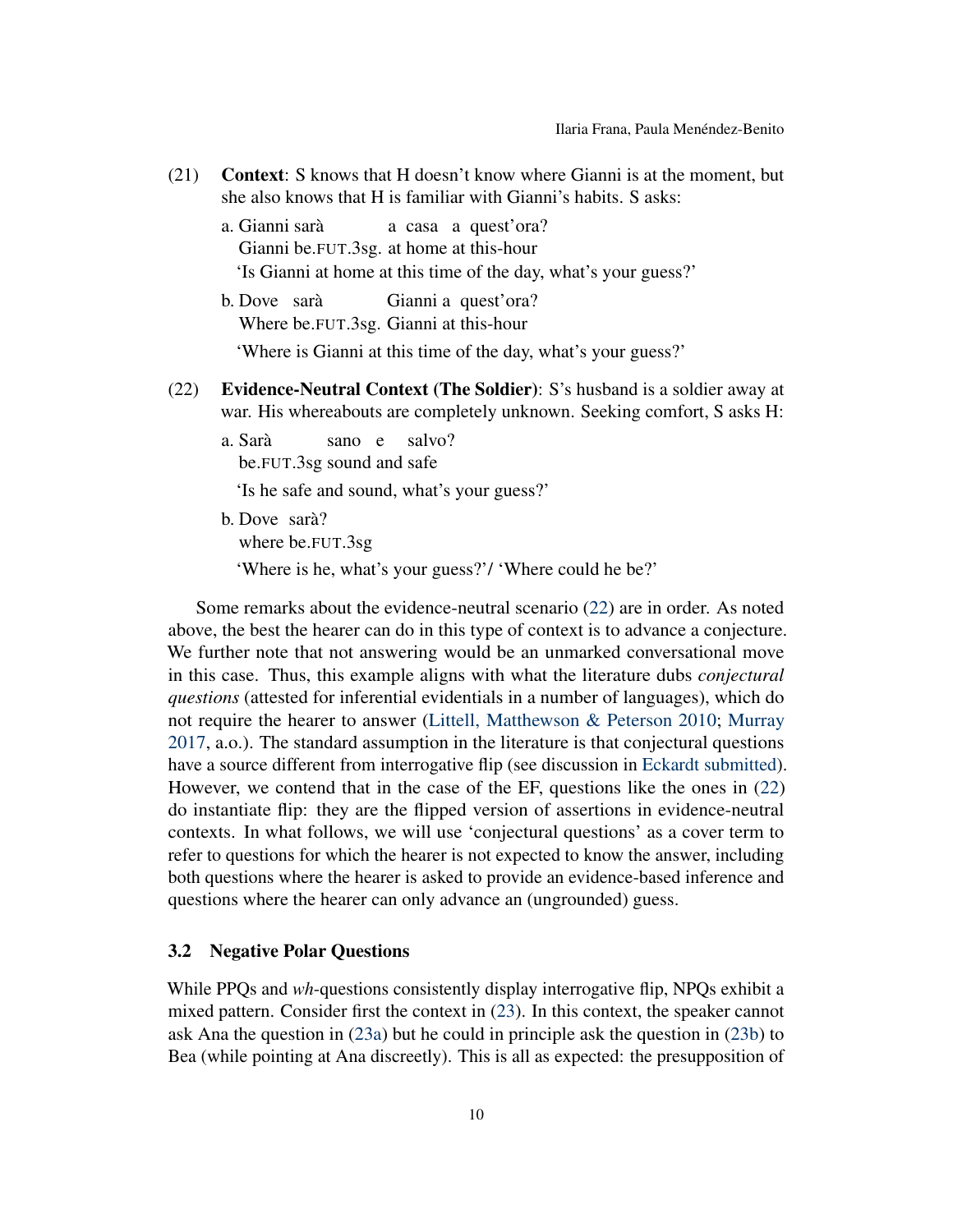[\(23a\)](#page-10-2) is not met in this context (Ana has direct evidence regarding the question of whether she is hungry), but the presupposition of [\(23b\)](#page-10-3) is met (Bea is not expected to have direct evidence regarding that question). Just like the questions in [3.1,](#page-8-2) the NPQs in [\(23\)](#page-10-1) have a conjectural interpretation (which we argue correlates with flip).

- <span id="page-10-2"></span><span id="page-10-1"></span>(23) Context (no appetite): S invited Ana and Bea for dinner and made it clear that he was going to cook up a storm. At dinner, Ana barely touches her food.
	- a. # Non avrai not have.FUT.2sg hunger? fame? (addressing Ana)

'Are you not hungry, what's your guess?'

<span id="page-10-3"></span>b. Non avrà not have.FUT.3sg hunger? fame? (addressing Bea) 'Is she not hungry, what's your guess?'

But now consider the context in [\(24\)](#page-10-4). Here, the speaker can pose the question in [\(24\)](#page-10-4) to the hearer. This is unexpected: the presupposition that, given what we have said, should be triggered by the EF in [\(24\)](#page-10-4) is not met in this context.

<span id="page-10-4"></span>(24) Context (insatiable): S and H had a big lunch and are now sitting at a bar for drinks. H asks for the food menu. S asks H:

> Non avrai not have.FUT.2sg. NEG-PART hunger? mica fame? 'Am I right in guessing that you are not hungry?' (very roughly)

Why is a non-conjectural interpretation possible here? In what follows, we will argue that the availability of the non-conjectural interpretation for NPQs like the one in [\(24\)](#page-10-4) is crucially tied to the type of bias displayed by these questions. The negative particle *mica* will be an important player in this story.

# <span id="page-10-0"></span>4 The Role of Bias

In this section, we examine the role that bias plays in the surprising pattern presented in section [3.2.](#page-9-0) In section [4.1,](#page-11-0) we introduce some crucial background on biased questions in Italian: Italian NPQs (just like NPQs in many other languages) trigger a default positive bias. The negative marker *mica* reverses this default bias [\(Frana](#page-18-16) [& Rawlins](#page-18-16) [2016,](#page-18-16) [forthcoming\)](#page-18-3). In section [4.2,](#page-12-0) we show that the non-conjectural interpretation for NPQs with the EF is only available in bias reversal cases. Finally, in section [4.3,](#page-13-0) we suggest that this correlation arises via an interaction of the evidential component of the EF and *mica*.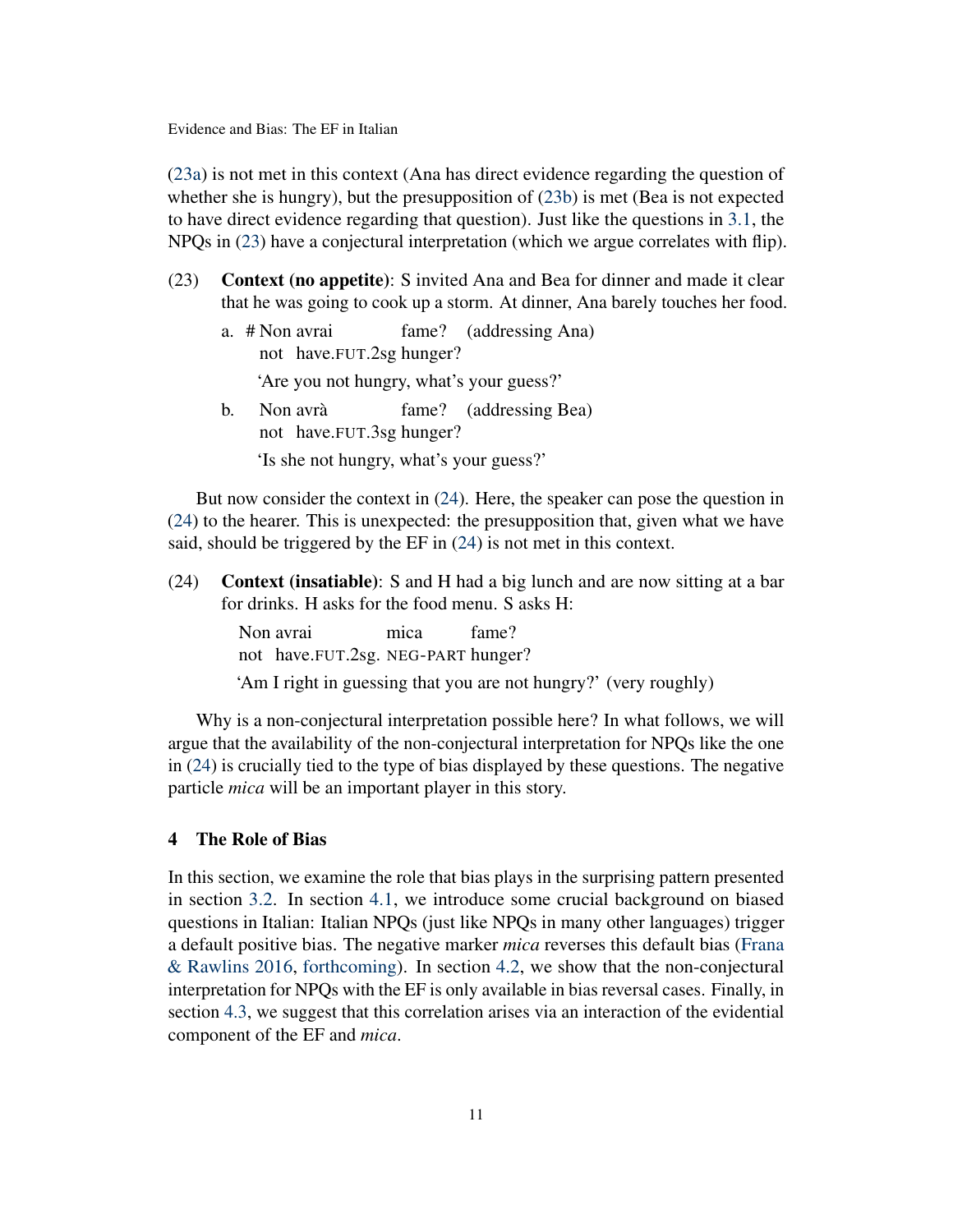#### <span id="page-11-0"></span>4.1 Background: Italian NPQs and *mica*

Cross-linguistically, NPQs signal that the speaker had a pre-existing bias for the positive answer [\(Ladd](#page-19-14) [1981;](#page-19-14) [Büring & Gunlogson](#page-18-17) [2000;](#page-18-17) [Romero & Han](#page-19-15) [2004,](#page-19-15) a.o.). The example in [\(25\)](#page-11-1) illustrates this for Italian: B's question conveys that she assumed that A had talked to Rosa recently, an assumption contradicted by A's assertion. In contradiction scenarios like this one the speaker may use an NPQ with the intention of double-checking whether her prior expectation is still the case.

- <span id="page-11-1"></span>(25) A: I haven't talked to Rosa in a long time.
	- B: Non ti NEG you-CL had called aveva telefonato qualche giorno fa? few day ago 'Didn't she call you a few days ago?'

[Frana & Rawlins](#page-18-16) [\(2016,](#page-18-16) [forthcoming\)](#page-18-3) show that Italian *mica* reverses the polarity of this default bias (from positive to negative). The remainder of this section briefly presents some basic background on *mica* and illustrates its bias reversal effect.

*Mica* is a negative marker that appears in declaratives and polar questions [\(Cinque](#page-18-18) [1976;](#page-18-18) [Zanuttini](#page-20-5) [1997;](#page-20-5) [Frana & Rawlins](#page-18-16) [2016,](#page-18-16) a.o.). In declaratives, *mica* is limited to denials: it is inappropriate, e.g., in [\(26\)](#page-11-2), where B is putting forward a new negative proposition, but appropriate in  $(27)$ , where B is challenging A's assertion.<sup>[14](#page-0-0) [15](#page-0-0)</sup>

- <span id="page-11-2"></span>(26) A: Who is married?
	- B: Io non sono I not be.PRES.1sg (#MICA) married (#mica) sposato.
		- 'I am not married.'
- <span id="page-11-3"></span>(27) A: You are married.
	- B: No, non sono No. Not be.PRES.1sg (MICA) married (mica) sposato. 'No. I am NOT married.'

While in assertions *mica* is felicitous in a subset of the cases that allow for plain negation (*non*), in polar questions *mica* and plain negation are in complementary distribution. More specifically, *mica* reverses the default bias of NPQs: NPQs with

<sup>14</sup> *Mica* can also deny previously introduced presuppositions and implicatures. See [Frana & Rawlins](#page-18-3) [forthcoming](#page-18-3) for illustration of the full range of denial contexts that license *mica* in assertions.

<sup>15</sup> *Mica* may occur in combination with *non*, as in [\(26\)](#page-11-2) and [\(27\)](#page-11-3), but also as an autonomous negative element (e.g. *mica sono sposato*). Following [Frana & Rawlins,](#page-18-3) we assume that the autonomous and the discontinuous forms are, at least in some dialects, semantically and pragmatically equivalent; all the examples in this paper employ the discontinuous form.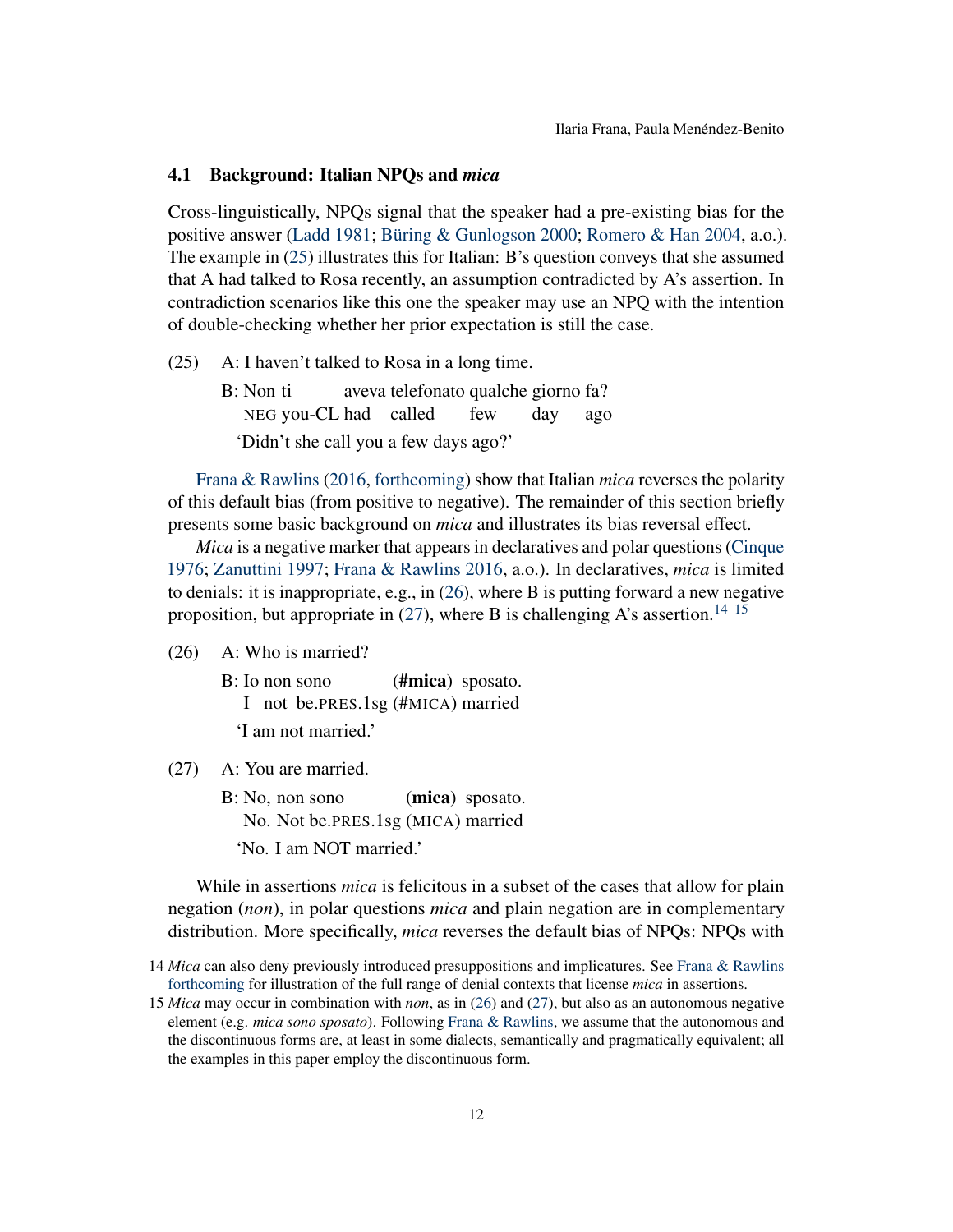*mica* signal negative bias. This can be illustrated with the examples in [\(28\)](#page-12-1) and [\(29\)](#page-12-2), from [Frana & Rawlins](#page-18-3) [forthcoming.](#page-18-3) [\(28\)](#page-12-1) sets up a context in which the speaker had a prior expectation for the positive answer, but now encounters evidence for the opposite. In this scenario, the plain NPQ in [\(28a\)](#page-12-3) is felicitous but the NPQ with *mica* in [\(28b\)](#page-12-4) is not. In contrast, in [\(29\)](#page-12-2), the speaker had a prior bias for the negative answer and is now faced with counter-evidence. Now, the reverse judgments obtain: the NPQ in [\(29a\)](#page-12-5) is infelicitous while the NPQ with *mica* in [\(29b\)](#page-12-6) is felicitous.[16](#page-0-0)

- <span id="page-12-3"></span><span id="page-12-1"></span>(28) Positive bias (S expected *p*, evidence against *p*). Clara invites Miles for drinks late in the evening and tells him to come after dinner. When he gets there, Miles asks if she has any food. Clara asks him:
	- a. Non hai not have.PRES.2sg already eaten? già mangiato? 'Didn't you eat already?'
	- b. # Non hai not have.PRES.2sg MICA already eaten? mica già mangiato?
- <span id="page-12-5"></span><span id="page-12-4"></span><span id="page-12-2"></span>(29) Negative bias (S expected  $\neg p$ , evidence for *p*). Clara invites Miles for dinner and makes clear to him that she will prepare her best dishes. When he gets there, Miles barely touches any food. Clara asks him:
	- a. # Non hai not have.PRES.2sg already eaten? già mangiato? 'Didn't you eat already?'
	- b. Non hai not have.PRES.2sg MICA already eaten? mica già mangiato?

#### <span id="page-12-6"></span><span id="page-12-0"></span>4.2 Bias and the (Non) Conjectural Interpretation: The Pattern

In this section we show that the non-conjectural interpretation of the EF in NPQs is only available in bias reversal cases. Consider first our *no appetite* context, repeated (in a simplified version) in [\(30\)](#page-13-1). In this scenario, the speaker has a pre-existing bias for the positive answer (and therefore the NPQ in [\(30a\)](#page-13-2) is felicitous). Here, the NPQ with the EF in [\(30b\)](#page-13-3) can only have a conjectural interpretation, which gives rise to oddity (as this is a question whose answer the hearer is expected to know).

<sup>16</sup> [Frana & Rawlins](#page-18-3) do not provide translations for *mica* NPQs since English has no exact equivalent of *mica*. For this example, they suggest the following approximate paraphrases: 'oh no, you didn't eat, did you' and 'you were not supposed to eat...did you?' [\(Frana & Rawlins](#page-18-3) [forthcoming:](#page-18-3) fn.16).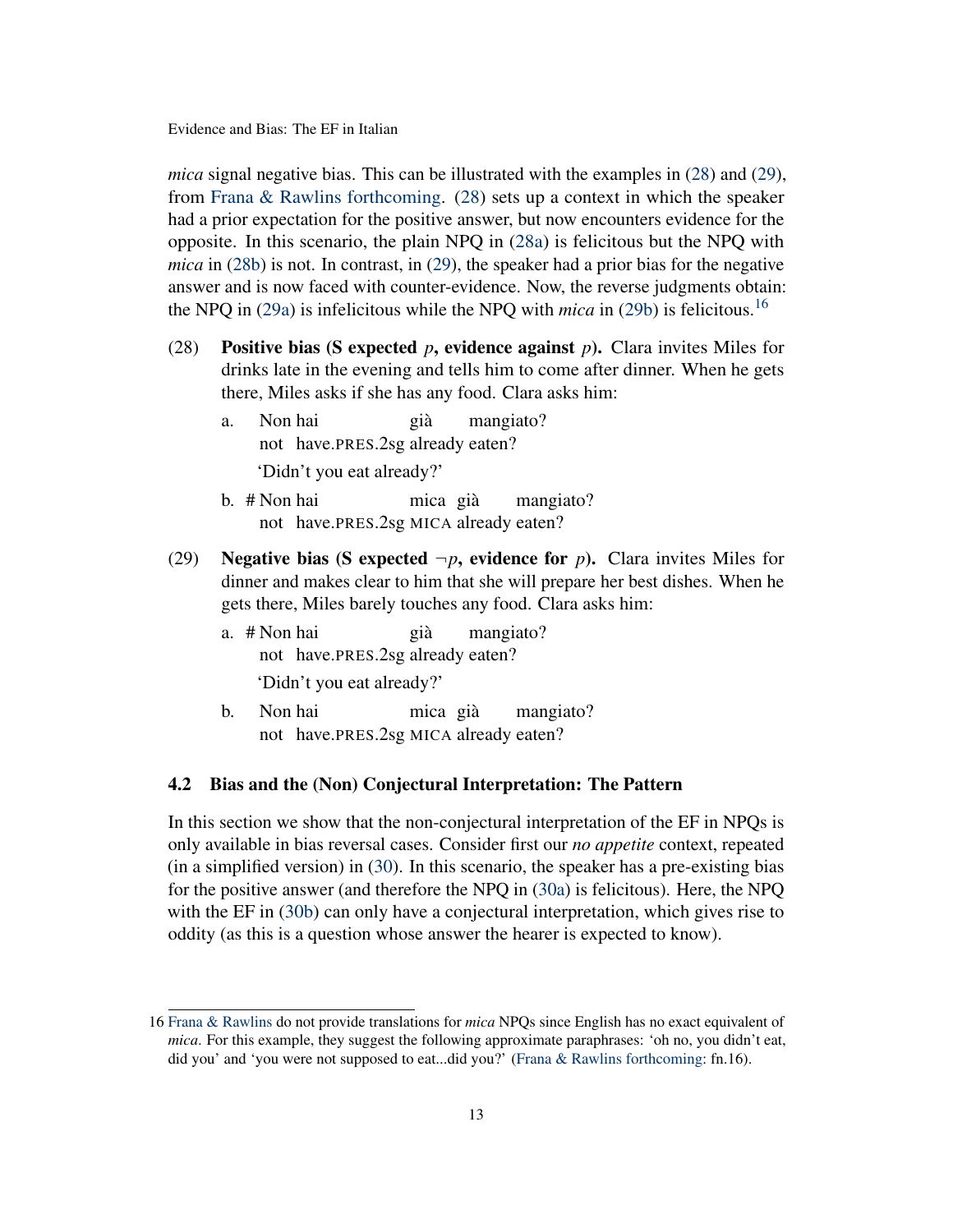- <span id="page-13-2"></span><span id="page-13-1"></span>(30) Positive bias (no appetite): S invited H for dinner and made it clear that he was going to cook up a storm. H barely touches her food. S asks H:
	- a. Non hai not have.PRES.2sg hunger? fame? 'Aren't you hungry?'
	- b. # Non avrai not have.FUT.2sg hunger? fame? 'Are you not hungry, what's your guess?'

<span id="page-13-3"></span>Now, let's go back to our *insatiable* context, repeated in [\(31\)](#page-13-4). In this scenario, the speaker is biased towards the negative answer (so the NPQ in [\(31a\)](#page-13-5) is infelicitous). Here, the question with the EF (and *mica*) can have a non-conjectural interpretation, witness the acceptability of  $(31b)$ .<sup>[17](#page-0-0)</sup>

- <span id="page-13-5"></span><span id="page-13-4"></span>(31) Negative bias (insatiable): S and H had a big lunch and are sitting at a bar for drinks. H asks for the food menu. S asks H:
	- a. # Non hai not have.PRES.2sg hunger?' fame? 'Aren't you hungry?'
	- b. Non avrai not have.FUT.2sg MICA hunger? mica fame?

<span id="page-13-6"></span>'Am I right in guessing that you are not hungry?' (very roughly)

### <span id="page-13-0"></span>4.3 Bias and the (Non) Conjectural Interpretation: Towards an Explanation

We have shown that the non-conjectural interpretation of the EF is only available in NPQs when the default bias is reversed. Where does this correlation come from? In this section, we will sketch an approach along the following lines: [Frana & Rawlins](#page-18-16) [\(2016,](#page-18-16) [forthcoming\)](#page-18-3) analyze *mica* as a common ground management operator that is always anchored to the speaker (section [4.3.1](#page-14-0) gives some minimal background on common ground management and provides a summary of [Frana & Rawlins'](#page-18-3)s account). We propose (section [4.3.2\)](#page-16-0) that the presence of *mica* forces the EF to be speaker-oriented (i.e., blocks interrogative flip). In turn, lack of flip yields a non-conjectural interpretation.

<sup>17</sup> At least for some speakers, it is possible to omit *mica* in [\(31b\)](#page-13-6). However, bias reversal in [\(31b\)](#page-13-6) (and therefore the non-conjectural interpretation of this question) only obtains with the intonational contour normally associated with *mica* NPQs. A characterization of the intonational patterns associated with different types of biased questions is beyond the scope of this paper.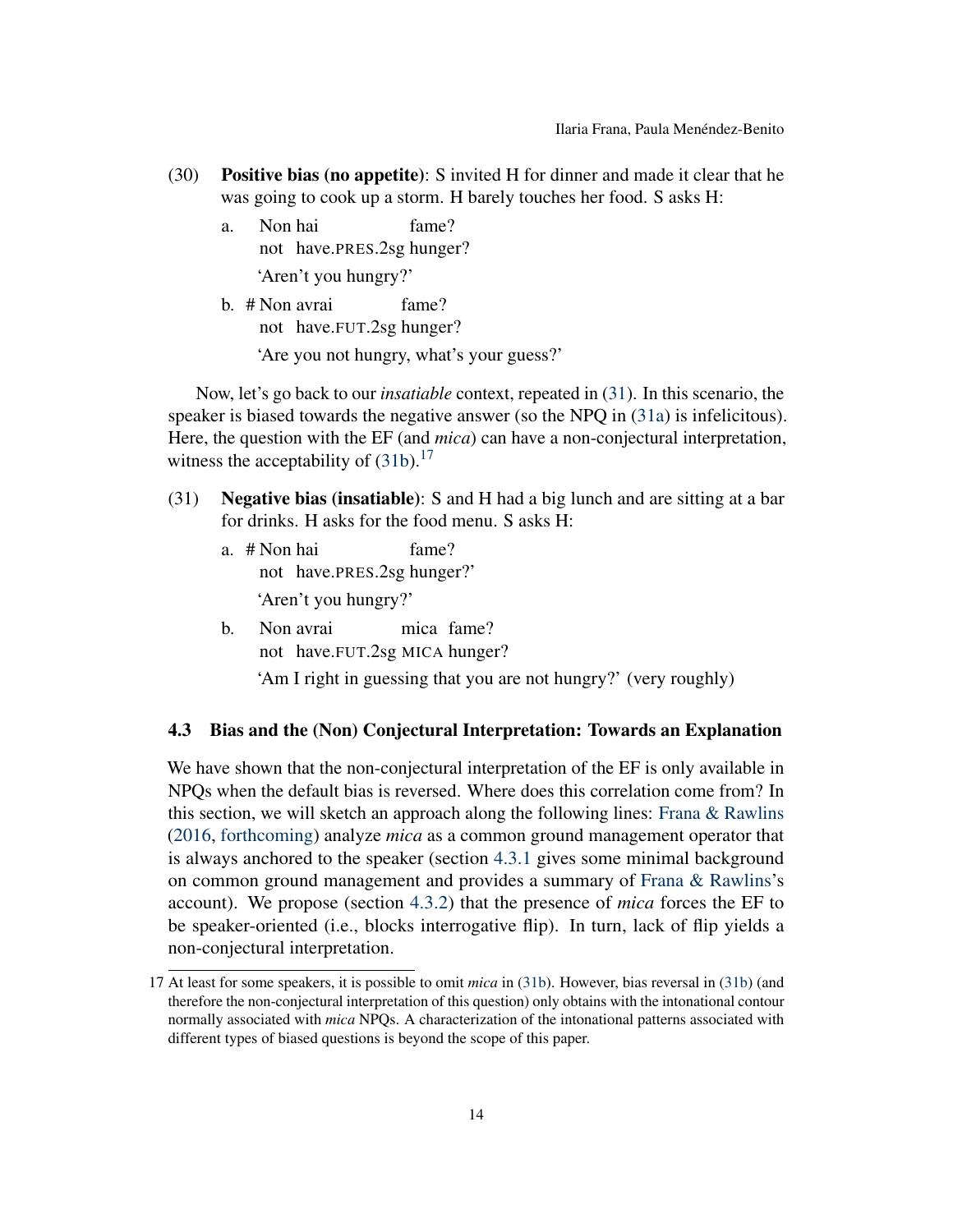#### <span id="page-14-0"></span>4.3.1 Biases and CG-management

As we have seen, NPQs like [\(32a\)](#page-14-1) signal positive bias on the part of the speaker. In contrast, polar questions with focus stress or epistemic *really* convey negative bias: the questions in [\(32b\)](#page-14-2) indicate that the speaker expected Pepa not to go.

<span id="page-14-2"></span><span id="page-14-1"></span>(32) a. Isn't Pepa going?

b. Is Pepa GOING? / Is Pepa really going?

According to a prominent line of research [\(Romero & Han](#page-19-15) [2004;](#page-19-15) [Repp](#page-19-16) [2013;](#page-19-16) [Frana & Rawlins](#page-18-3) [forthcoming,](#page-18-3) a.o.), biases in polar questions can be derived by assuming that *really* (or verum focus) and (high) negation contribute the commonground (CG) management operators VERUM and FALSUM, respectively. These operators can also occur in assertions, as in [\(33\)](#page-14-3) (FALSUM in assertions corresponds to the focused negation used in denials.)

<span id="page-14-3"></span>(33) a. Pepa really is going.

b. Pepa is NOT going.

VERUM and FALSUM are perspectival meta-conversational operators that combine with a proposition *p* and convey that a discourse agent (the speaker or the hearer) is sure about *p* being (VERUM) or not being (FALSUM) in the common ground. We will assume the denotations in [\(34\)](#page-14-4) and [\(35\)](#page-14-5), where the common ground management component is modelled as a presupposition on the input context. On this view, FALSUM  $p$ , e.g., is only defined in a world  $w$  and context  $c$  if the Origo of *c* is sure in *w* that in all the worlds satisfying their conversational goals *p* is not common ground. When defined, FALSUM *p* is true in *w* iff *p* is false in *w* (i.e., at the truth-conditional level FALSUM contributes negation).

<span id="page-14-4"></span>(34)  $\left[\text{VERUM}\right]^{c,w} = \lambda p \cdot p$ <br>Defined for *p* a wi Defined for *p*, *c*,*w* iff  $\forall w' \in Epist_{Origo_c}(w) : (\forall w'' \in Conv_{origo_c}(w') : p \in CG_{w''})$ 

[\(Frana & Rawlins](#page-18-3) [forthcoming,](#page-18-3) based on [Romero & Han](#page-19-15) [2004\)](#page-19-15)

<span id="page-14-5"></span>(35) 
$$
\llbracket \textbf{FALSEUM} \rrbracket^{c,w} = \lambda p \cdot \neg p
$$
  
Defined for  $p, c, w$  iff  

$$
\forall w' \in Epist_{Origo_c}(w) : (\forall w'' \in Conv_{Origo_c}(w') : p \notin CG_{w''})
$$
  
(Frana & Rawlins forthcoming, based on Repp 2013)

[Frana & Rawlins](#page-18-3) note that these operators are akin to evidentials in that they display interrogative flip: their perspectival centre (Origo) is the speaker in (root) assertions and the addressee in questions. Following some of the literature on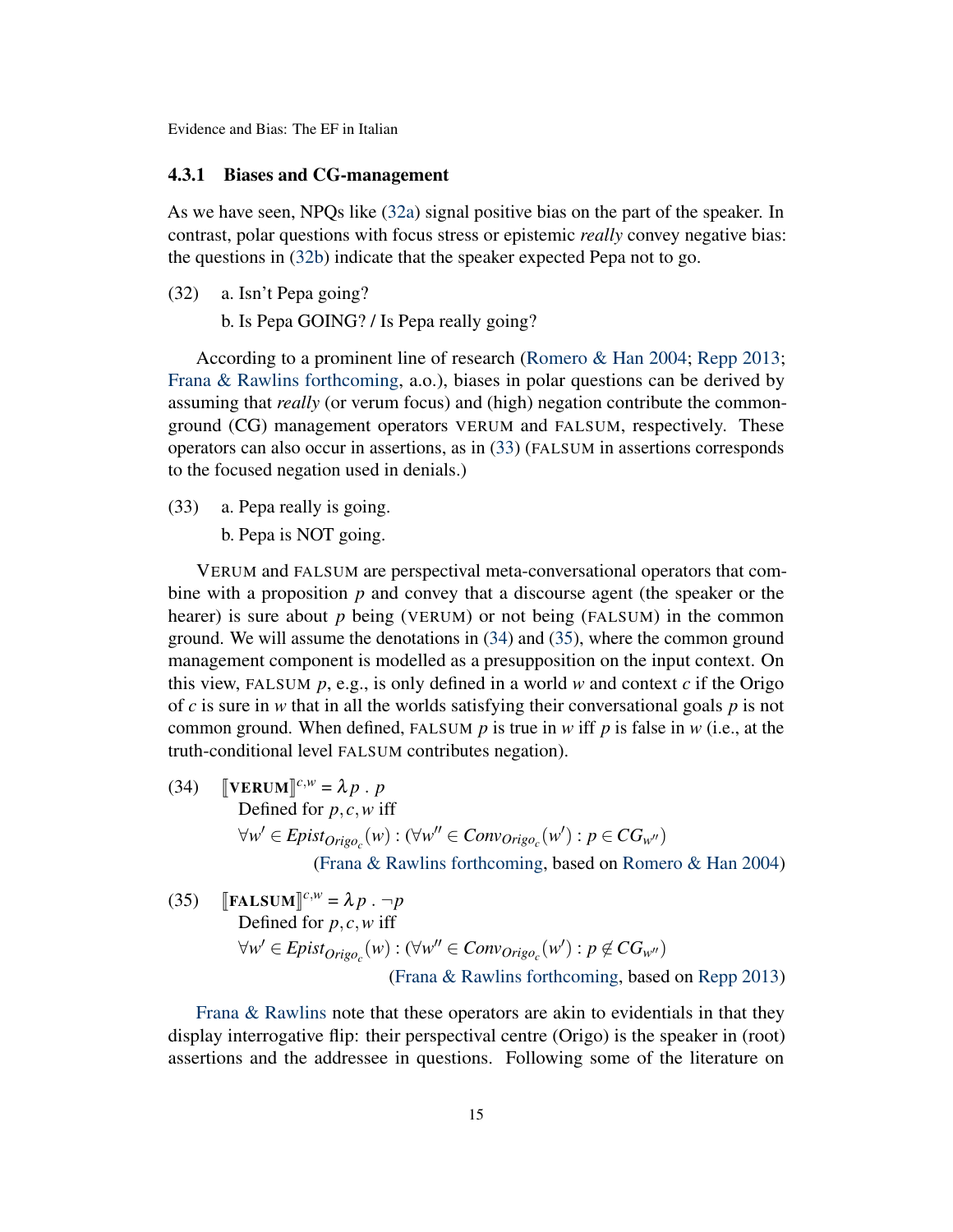evidentials (see e.g., [Bhadra](#page-18-1) [2017](#page-18-1) and references therein), they assume that the Origo is effectively bound by the speech-act operator in Force-P, as illustrated in the (simplified) LFs in [\(36\)](#page-15-0).

<span id="page-15-0"></span>(36) a. [ASSERT<sub>S</sub>[FALSUM<sub>S</sub>[she is going]]] b.  $[Q_H[FALSEUM_H[she is going]]]$ 

To see how this plays out in NPQs, consider the dialogue in [\(37\)](#page-15-1). Given interrogative flip, the Origo parameter is set to the hearer. Accordingly, the presupposition of S's question is hearer-oriented, as shown in [\(38\)](#page-15-2). The question is only defined if the *hearer* (H) is sure that in all the worlds satisfying her conversational goals it is not common ground that she is going out. In [\(37\)](#page-15-1), the presupposition is satisfied: H asserted that she is staying home, which entails that she is not going out. Given this, the question is defined (and thus denotes the set of its possible answers, see [\(38\)](#page-15-2)).

<span id="page-15-1"></span>(37) H: I am staying home.

S: Aren't you going out?

<span id="page-15-2"></span>(38)  $\left[ [\mathbf{Q}_{\text{H}}[\text{FALSUM}_{\text{H}}[\text{H is going out}]]] \right]^{c,w} = \{p, \neg p\}$ Defined for *p*, *c*,*w* iff  $\forall w' \in Epi_{H_c}(w) : (\forall w'' \in Conv_{H_c}(w') : p \notin CG_{w''})$ 

The positive bias associated with S's question arises through a pragmatic competition. Following [Romero & Han](#page-19-15) [2004,](#page-19-15) [Frana & Rawlins](#page-18-16) take CG-management operators to be meta conversational moves whose choice over a simpler competitor (a plain question) should be motivated. This is stated in the principle in [\(39\)](#page-15-3).

<span id="page-15-3"></span>(39) *Principle of Economy* Do not use a meta-conversational move unless necessary (to resolve a Quality dilemma).

[\(Frana & Rawlins](#page-18-3) [forthcoming,](#page-18-3) after [Romero & Han](#page-19-15) [2004\)](#page-19-15)

One type of situation where a quality dilemma arises is when the speaker is in a state of epistemic conflict (S has a pre-existing bias and the context presents counter-evidence). This explains why biased questions are felicitous in contradiction scenarios: if S believed  $p$  but H produced evidence against  $p$ , S is justified in questioning the appropriateness of adding *p* to the CG in order to resolve her epistemic conflict.<sup>[18](#page-0-0)</sup> In [\(37\)](#page-15-1), S's choice of a question with FALSUM indicates that she is facing a quality dilemma. Since H gave evidence for the negative answer, S must have had a prior bias for the positive answer (i.e., that H is going out).

Now, let us address *mica*. On [Frana & Rawlins'](#page-18-3)s analysis, *mica* introduces a FALSUM operator that is necessarily anchored to the speaker, as shown in [\(40\)](#page-16-1).

<sup>18</sup> [Frana & Rawlins](#page-18-3) also discuss other possible sources of quality dilemmas. The reader is referred to their work for details.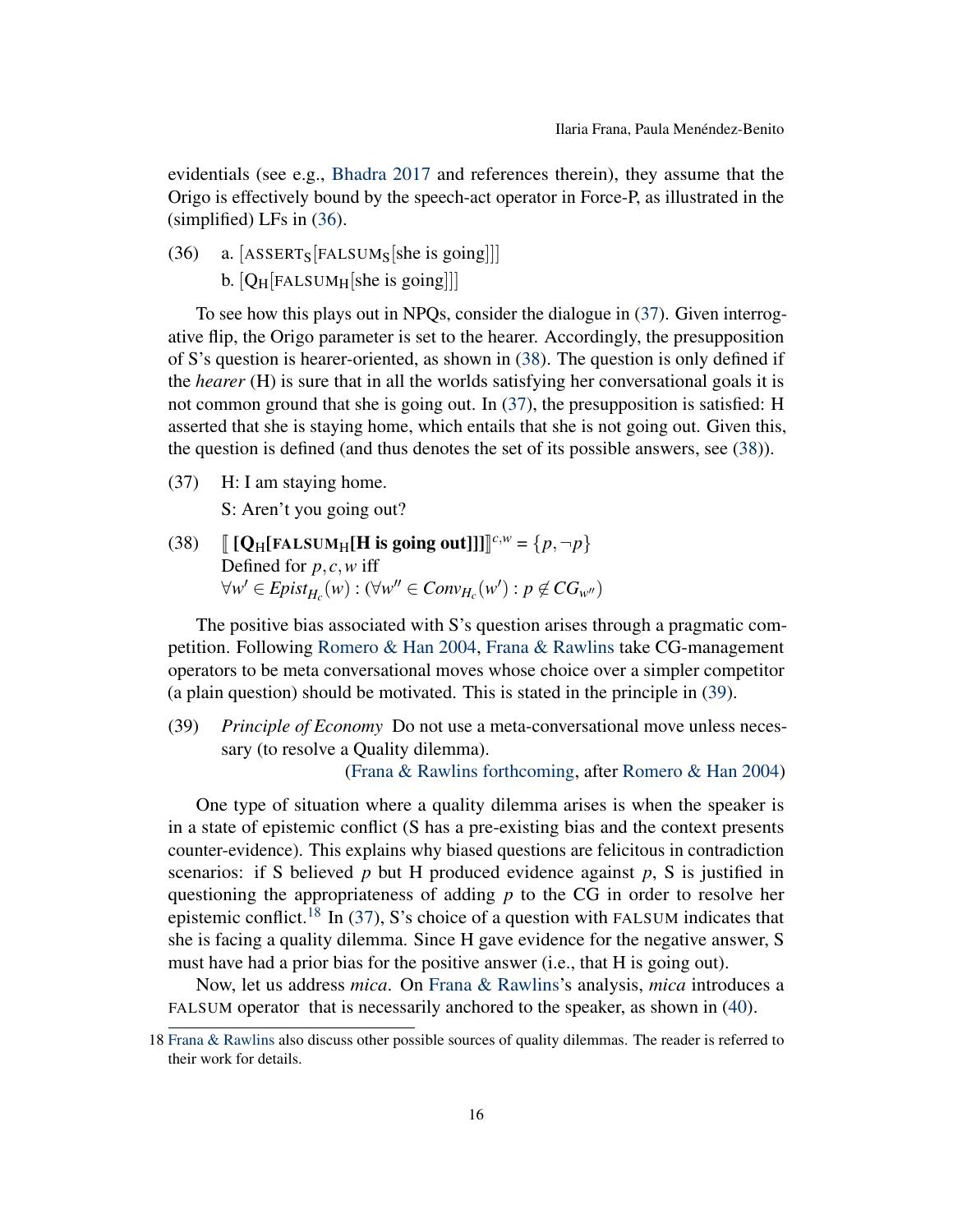<span id="page-16-1"></span> $(40)$   $[\text{mica}]^c = [\text{FALSUM}]^{c/Origo \rightarrow s_c,w}$ 

On this view, *mica* in polar questions does not undergo interrogative flip. This perspectival stability leads to bias reversal. Consider again [Frana & Rawlins'](#page-18-3)s dinner scenarios in [\(28\)](#page-12-1) and [\(29\)](#page-12-2). The *mica* question in those scenarios is interpreted as in [\(41\)](#page-16-2). This question presupposes that the *speaker* is sure that *p* (that H has already eaten) should not be CG (negative bias). The presupposition is satisfied only in [\(29\)](#page-12-2) where S believed  $\neg p$  was an established expectation. Moreover, given that S is posing a meta-question, she must be trying to resolve an epistemic conflict. In [\(29\)](#page-12-2), there is contextual evidence against her prior expectation (Miles' apparent lack of appetite). Thus, S is facing a quality-dilemma (epistemic conflict) and can therefore ask the meta-question without incurring in a violation of the Principle of Economy.

<span id="page-16-2"></span>(41)  $\left[ [\mathbf{Q}_{\text{H}}[\text{FALSUM}_{\text{S}}[\mathbf{H}] \text{ate already}]] \right] \right]^{c,w} = \{p, \neg p\}$ Defined for *p*, *c*,*w* iff  $\forall w' \in Epist_{S_c}(w) : (\forall w'' \in Conv_{S_c}(w') : p \notin CG_{w''})$ 

#### <span id="page-16-0"></span>4.3.2 Back to the EF

We are now ready to address the pattern displayed by the EF in NPQs. Recall our generalization: non-conjectural interpretations are only available for NPQs where the default bias is reversed. This was illustrated with the example in [\(24\)](#page-10-4), where H asks for the menu after having a big lunch, and S asks the question repeated in [\(42\)](#page-16-3).

<span id="page-16-3"></span> $(42)$ not have.FUT.2sg. MICA hunger? Non avrai mica fame? 'Am I right in guessing that you are not hungry'?' (very roughly)

In section [4.3.1,](#page-14-0) we saw that *mica* introduces a speaker-oriented FALSUM operator that blocks interrogative flip. As this operator sets the Origo parameter of the context to the speaker, it forces the EF to also be speaker-oriented. Thus, the LF in [\(43b\)](#page-16-4) is blocked for a NPQ containing both *mica* and the EF. The only possible LF for this kind of question is  $(43a)$ .<sup>[19](#page-0-0)</sup>

<span id="page-16-5"></span><span id="page-16-4"></span>(43) a.  $[Q_H[FALSEUM_S[FUT_S p]]]$ b.  $[Q_H[FALSEUM_S[FWT_H p]]]$ 

<sup>19</sup> We have noted in passing that *mica* is optional in bias reversal questions with the EF (see fn. 17). This suggests that the operator denoted by *mica* can be covert in such cases. This operator seems to always be covert in Spanish, whose EF patterns like the Italian one with respect to the data discussed in this paper, but where there is no overt particle that indicates bias reversal (but, seemingly, a non-standard intonational contour).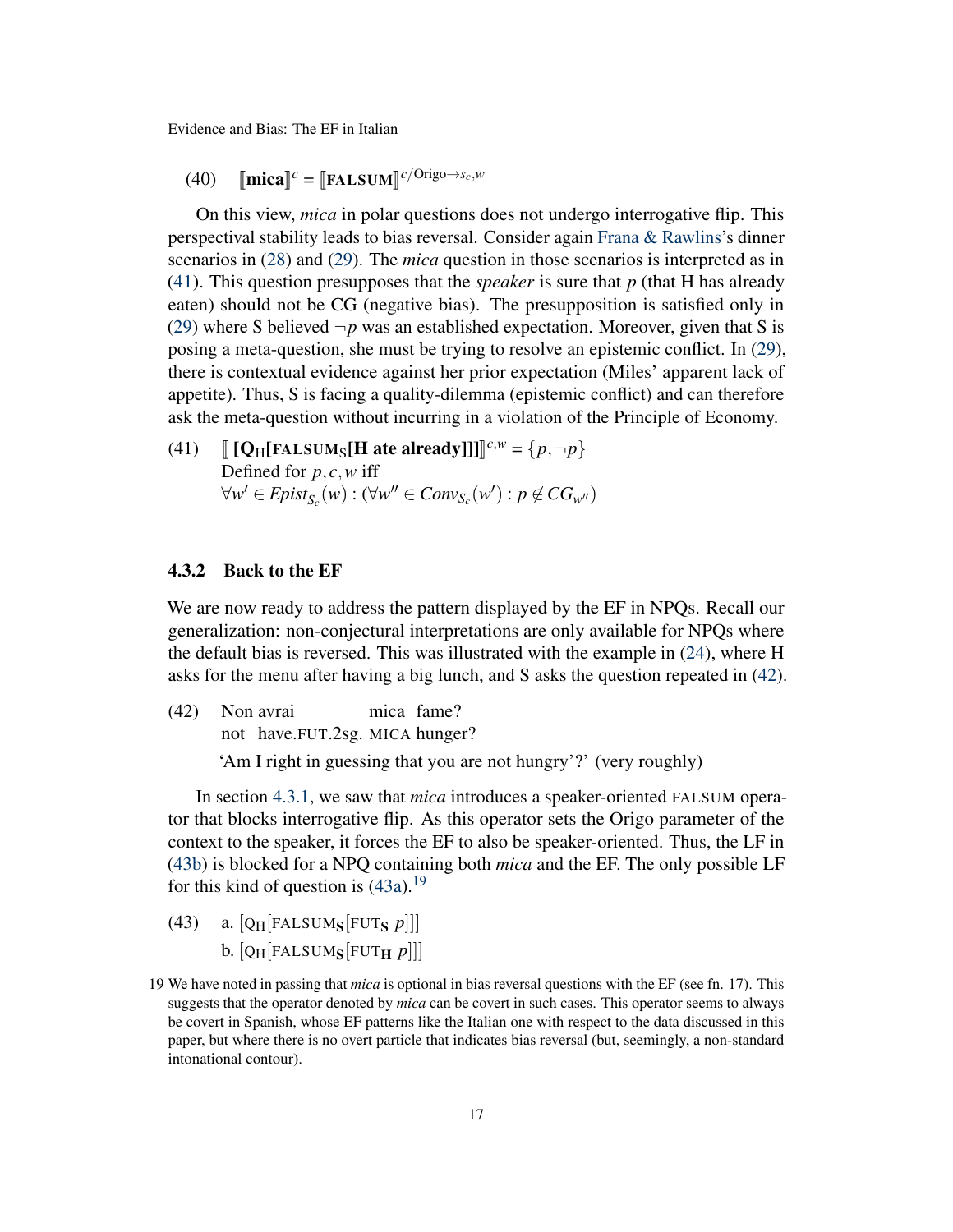Given this, [\(42\)](#page-16-3) triggers two presuppositions. First, due to *mica*, [\(42\)](#page-16-3) presupposes that the speaker is sure that *p* (that H is hungry) should not be CG. This presupposition is satisfied in the given scenario, where the speaker was biased towards  $\neg p$ . Second, the EF introduces the presupposition that the *speaker* has at most indirect evidence for the answer (also satisfied in the scenario). Nothing is presupposed about the evidence available to the hearer, and therefore the question is felicitous even though the hearer can be assumed to have direct evidence for the answer. Note that nothing prevents the EF to flip in NPQs with positive bias, which involve regular FALSUM. As a result, these NPQs get a conjectural interpretation (as in [\(30\)](#page-13-1)).

This setup makes a further prediction: since biased PPQs with the EF involve VERUM, which is always hearer-oriented in questions (see [4.3.1\)](#page-14-0), they should only get a conjectural interpretation. This prediction is borne out. We have seen that the question in [\(19a\)](#page-8-3), where the hearer is expected to know the answer, is ruled out (it presupposes that the *hearer* has (at most) indirect evidence for the answer). Adding davvero ('really') does not get rid of the oddity, witness [\(44\)](#page-17-2).

<span id="page-17-2"></span> $(44)$  # Sarai Be.FUT.2sg really married davvero sposato? 'Are you really married, what's your guess?'

# <span id="page-17-0"></span>5 To Conclude

Recent work [\(Korotkova](#page-19-0) [2016;](#page-19-0) [Bhadra](#page-18-1) [2017\)](#page-18-1) draws a correlation between lack of flip in evidential interrogatives and bias. This paper brings to the arena novel data that show that this correlation is only partial. As we have seen, the EF displays mixed behaviour in NPQs: NPQs with positive (default) bias flip (which results in a conjectural interpretation) but NPQs with negative bias do not flip (and thus allow for a non-conjectural interpretation). We have argued that what triggers lack of flip is the presence of a CG management operator that sets the speaker as the Origo parameter. This work raises the question of whether evidentials across languages show analogous interactions with CG management operators, thereby opening up a line of research that brings together two domains of inquiry that have had limited overlap until now.

# **References**

<span id="page-17-1"></span>Bertinetto, Pier Marco. 1979. Alcune ipotesi sul nostro futuro (con alcune osservazioni su *potere* e *dovere*). *Rivista di grammatica generativa* 4. 77–138.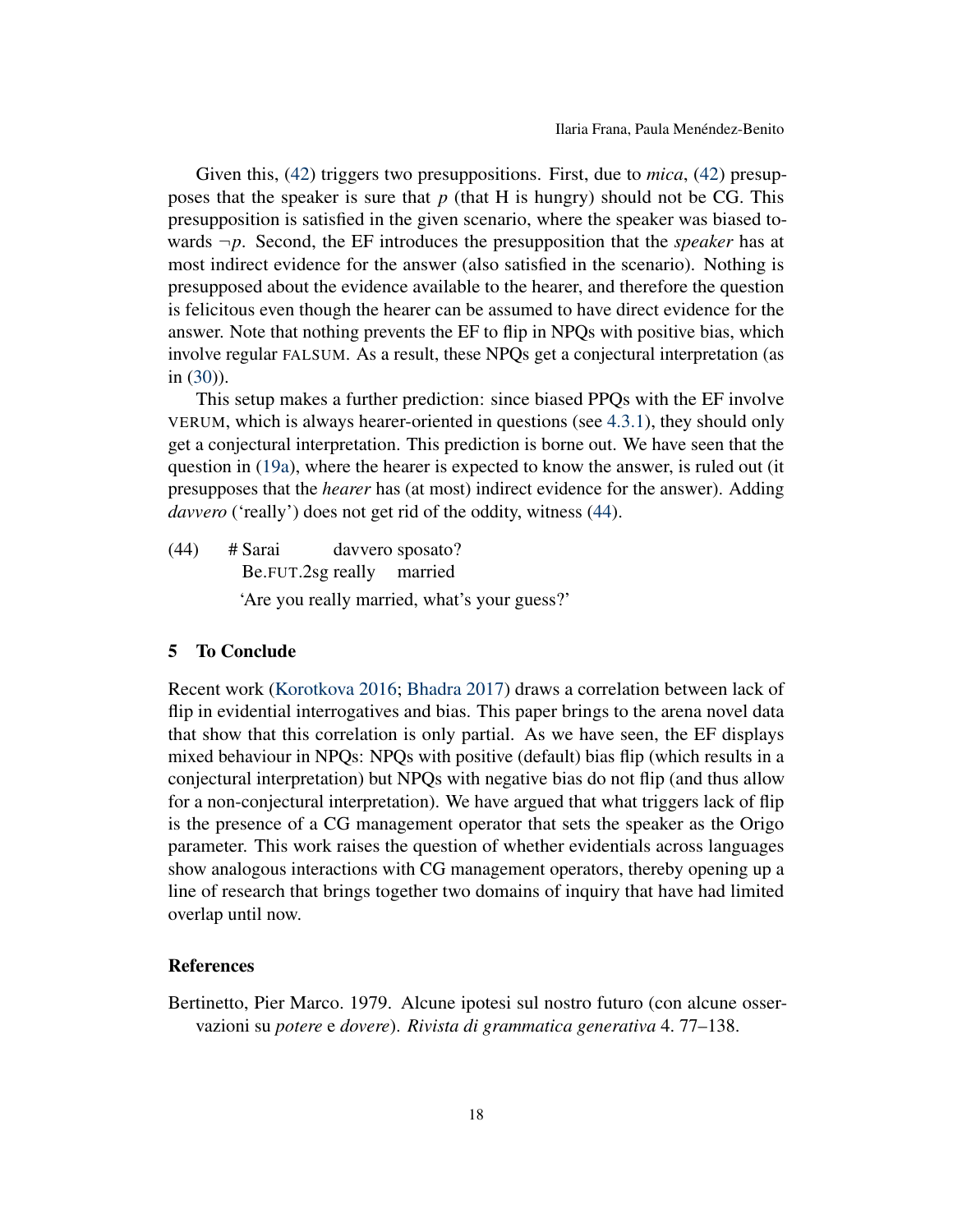- <span id="page-18-10"></span>Bhadra, Diti. 2016. Uttering evidentials without evidence. In *Proceedings of ConSOLE XXIV*, 1–18.
- <span id="page-18-1"></span>Bhadra, Diti. 2017. *Evidentiality and questions: Bangla at the interfaces*: Rutgers University PhD dissertation.
- <span id="page-18-17"></span>Büring, Daniel & Christine Gunlogson. 2000. Aren't positive and negative polar questions the same? UCSC/UCLA.
- <span id="page-18-18"></span>Cinque, Guglielmo. 1976. Mica. *Annali della Facoltà di Lettere e Filosofia dell'Università di Padova* 1. 101–112.
- <span id="page-18-15"></span>Eckardt, Regine. submitted. Evidentials and conjectural questions.
- <span id="page-18-2"></span>Eckardt, Regine & Andrea Beltrama. forthcoming. Evidentials and questions. In Christopher Pinon (ed.), *Empirical issues in syntax and semantics 12*, CSSP.
- <span id="page-18-12"></span>Egan, Andy, John Hawthorne & Brian Weatherson. 2005. Epistemic modals in context. In Gerhard Preyer & Georg Peter (eds.), *Contextualism in philosophy*, 131–170. Oxford University Press.
- <span id="page-18-4"></span>Faller, Martina. 2002. *Semantics and pragmatics of evidentials in Cuzco Quechua*: Stanford University PhD dissertation.
- <span id="page-18-13"></span>Faller, Martina. 2012. Evidential scalar implicatures. *Linguistics and Philosophy* 35. 285–312.
- <span id="page-18-8"></span>Farkas, Donka & Michela Ippolito. ???? Epistemic stance without epistemic modals: the case of the presumptive future, .
- <span id="page-18-9"></span>von Fintel, Kai & Anthony Gillies. 2010. *Must* . . . stay . . . strong! *Natural Language Semantics* 4(18). 351–383.
- <span id="page-18-11"></span>von Fintel, Kai & Anthony S. Gillies. 2011. *Might* made right. In Andy Egan & Brian Weatherson (eds.), *Epistemic modality*, 108–130. Oxford University Press. [http://mit.edu/fintel/fintel-gillies-2011-mmr.pdf.](http://mit.edu/fintel/fintel-gillies-2011-mmr.pdf)
- <span id="page-18-16"></span>Frana, Ilaria & Kyle Rawlins. 2016. Italian *Mica* in assertions and questions. In *Proceedings of SuB 20*, .
- <span id="page-18-3"></span>Frana, Ilaria & Kyle Rawlins. forthcoming. Attitudes in discourse: Italian polar questions and the particle *Mica*. *Semantics and Pragmatics* .
- <span id="page-18-0"></span>Garrett, Edward John. 2001. *Evidentiality and assertion in Tibetan*: UCLA PhD dissertation.
- <span id="page-18-5"></span>Giannakidou, Anastasia & Alda Mari. 2013. The future of Greek and Italian: An evidential analysis. In *Proceedings of SuB 17*, vol. 17, 255–270.
- <span id="page-18-6"></span>Giannakidou, Anastasia & Alda Mari. 2018. A unified analysis of the future as epistemic modality: the view from Greek and Italian. *Natural Language and Linguistic Theory* 36(1). 85–129. doi[:10.1007/s11049-017-9366-z.](https://doi.org/10.1007/s11049-017-9366-z)
- <span id="page-18-14"></span>Gutzmann, Daniel & Elena Castroviejo Miró. 2011. The dimensions of verum. In Olivier Bonami & Patricia Cabredo Hofherr (eds.), *Empirical issues in syntax and semantics 8*, 143–165. CSSP.
- <span id="page-18-7"></span>Izvorski, R. 1996. The syntax and semantics of correlative proforms. In K. Kusumoto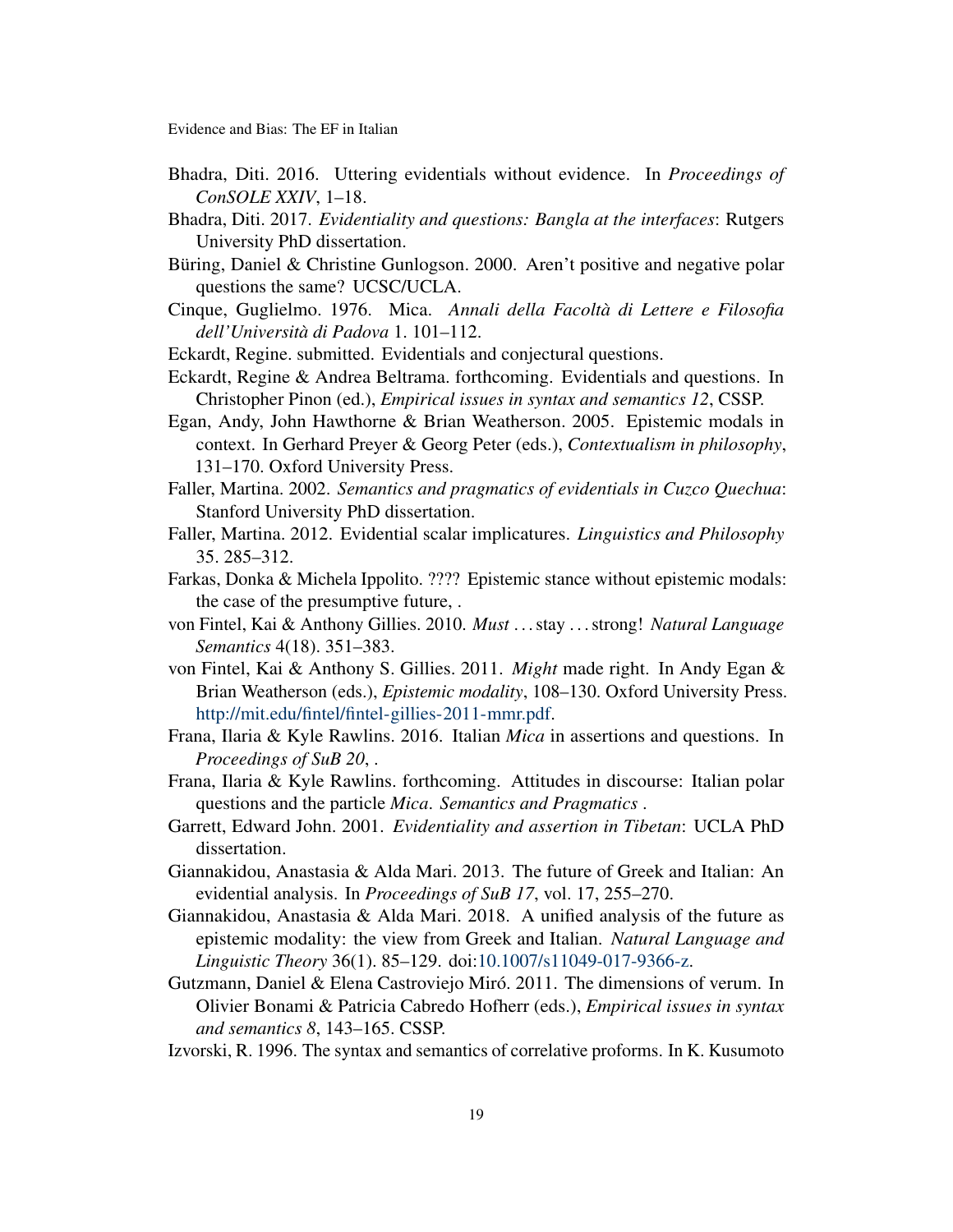(ed.), *Proceedings of NELS 26*, 189–203. Amherst, Massachusetts: GLSA.

- <span id="page-19-6"></span>Koev, Todor. 2017. Evidentiality, learning events, and spatiotemporal distance: The view from Bulgarian. *Journal of Semantics* 34(1). 1–41. doi[:10.1093/jos/ffv014.](https://doi.org/10.1093/jos/ffv014)
- <span id="page-19-0"></span>Korotkova, Natalia. 2016. *Heterogeneity and uniformity in the evidential domain*: UCLA PhD dissertation.
- <span id="page-19-14"></span>Ladd, D. Robert. 1981. A first look at the semantics and pragmatics of negative questions and tag questions. In *Proceedings of Chicago Linguistics Society (CLS)*, vol. 17, 164–171.
- <span id="page-19-13"></span>Littell, Patrick, Lisa Matthewson & Tyler Peterson. 2010. On the semantics of conjectural questions. In Tyler Peterson & Uli Sauerland (eds.), *Evidence from evidentials*, vol. 28 University of British Columbia Working Papers in Linguistics, 89–104. University of British Columbia.
- <span id="page-19-11"></span>Lyons, John. 1977. *Semantics*. Cambridge University Press.
- <span id="page-19-2"></span>Mari, Alda. 2009. Disambiguating the Italian future. In *Proceedings of Generative Lexicon*, 209–216.
- <span id="page-19-4"></span>Mari, Alda. 2010. On the evidential nature of the italian future. HAL archivesouvertes.fr.
- <span id="page-19-7"></span>Matthewson, Lisa. 2015. Evidential restrictions on epistemic modals. In Luis Alonso-Ovalle & Paula Menéndez-Benito (eds.), *Epistemic indefinites*, 141–160. Oxford University Press.
- <span id="page-19-3"></span>Murray, Sarah. 2010. *Evidentiality and the structure of speech acts*: Rutgers University PhD dissertation. doi[:10.7282/T3RX9BTJ.](https://doi.org/10.7282/T3RX9BTJ)
- <span id="page-19-8"></span>Murray, Sarah. 2017. *The semantics of evidentials.* Oxford Studies in Semantics and Pragmatics. Oxford University Press.
- <span id="page-19-10"></span>Papafragou, Anna. 2006. Epistemic modality and truth conditions. *Lingua* 116. 1688–1702.
- <span id="page-19-16"></span>Repp, Sophie. 2013. Common ground management: Modal particles, illocutionary negation and VERUM. In Daniel Gutzmann & Hans-Martin Gärtner (eds.), *Beyond expressives - explorations in use-conditional meaning* CRISPI Series, 231–274. Leiden, Boston: Emerald.
- <span id="page-19-12"></span>Romero, Maribel. 2015. High negation in subjunctive conditionals and polar questions. In Eva Csipak & Hedde Zeijlstra (eds.), *Proceedings of Sinn und Bedeutung 19*, 320–337.
- <span id="page-19-15"></span>Romero, Maribel & Chung-Hye Han. 2004. On negative *Yes/No* questions. *Linguistics and Philosophy* 27(5). 609–658.
- <span id="page-19-9"></span>Rullmann, Hotze, Lisa Matthewson & Henry Davis. 2008. Modals as distributive indefinites. *Natural Language Semantics* 16. 317–315.
- <span id="page-19-1"></span>San Roque, Lila, Simeon Floyd & Elisabeth Norcliffe. 2017. Evidentiality and interrogativity. *Lingua* 186. 120–143.
- <span id="page-19-5"></span>Smirnova, Anastasia. 2012. Evidentiality in Bulgarian: Temporality, epistemic